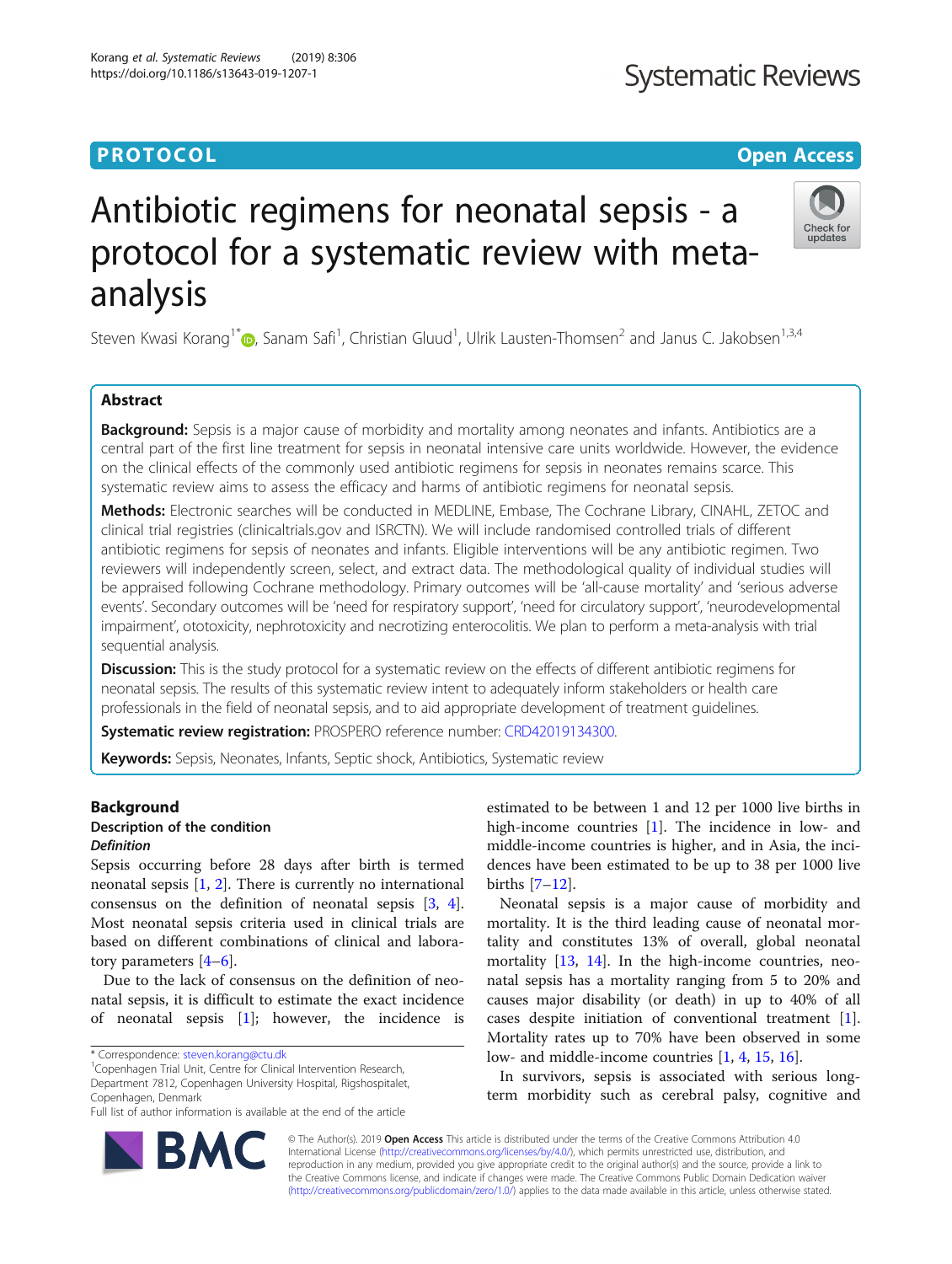psychomotor delay, auditory and visual impairment, and bronchopulmonary dysplasia [[1,](#page-9-0) [17](#page-9-0)–[19](#page-9-0)]. Most of these associations are based on observational cohort studies and therefore does not distinguish between causality and association. It remains uncertain whether it is possible to prevent these subsequent sequela by treating neonatal sepsis with appropriate empirical antibiotic regimens [\[1](#page-9-0)].

Depending on the time of onset, neonatal sepsis may be divided into early onset sepsis and late onset sepsis. The most commonly accepted distinction between these two subgroups is before and after 72 h (but other definitions, e.g. 48 h and 7 days exist)  $[1, 2, 20-26]$  $[1, 2, 20-26]$  $[1, 2, 20-26]$  $[1, 2, 20-26]$  $[1, 2, 20-26]$  $[1, 2, 20-26]$  $[1, 2, 20-26]$ . This distinction is based on the assumed different aetiologies and pathophysiology of pathogens typically seen before and after 72 h [\[2](#page-9-0), [22](#page-9-0), [27\]](#page-9-0).

The infection in early onset sepsis is usually acquired vertically from a colonised mother, while the infection in late onset sepsis is usually acquired horizontally, e.g. from the community or a nosocomial (hospital-acquired) infection [\[16](#page-9-0), [22,](#page-9-0) [26](#page-9-0), [28,](#page-9-0) [29](#page-9-0)]. However, these theoretical differences might not warrant a need for different antibiotic regimes for early and late onset neonatal sepsis, especially if broad-spectrum antibiotics are used. Accordingly, several trials have included both types of neonates without distinguishing between early and late onset sepsis. As the clinical manifestations also can be non-specific, it can be hard to clinically distinguish between sepsis and deep-seated infections such as meningitis, osteomyelitis and necrotizing enterocolitis [[2,](#page-9-0) [26\]](#page-9-0).

The pathogens causing neonatal sepsis include grampositive and gram-negative bacteria [\[30](#page-9-0)]. The mortality and the distribution pattern of pathogens causing sepsis in neonates differs between low- and middle-income countries and high-income countries. Important pathogen variations can sometimes even be seen between individual neonatal intensive care units (NICUs) within a given country. Furthermore, the predominant organisms responsible for neonatal sepsis within regions have also changed with time [[31,](#page-9-0) [32](#page-9-0)].

Neonates are theoretically immunocompromised as several components of the immune system are not fully developed at birth [[2,](#page-9-0) [33\]](#page-9-0). This is especially true for preterm newborns, as they are additionally immunocompromised due to an even more immature immune system [[34](#page-9-0)–[38](#page-10-0)]. Prematurity and low birth weight are therefore major risk factors and accordingly, a multicentre observational study showed that neonatal sepsis were most common in premature (82%) and low birth weight neonates (81%) [[39\]](#page-10-0).

Several other risk factors have been shown to be associated with an increased risk of developing neonatal sepsis [[21\]](#page-9-0).

For early onset neonatal sepsis, the risk factors are multiple gestation, maternal intrapartum fever, maternal

urinary tract infection or chorioamnionitis, prolonged labour, preterm rupture of the membrane (PROM), prolonged PROM > 18 h, and meconium aspiration syndrome [\[27](#page-9-0), [40](#page-10-0)].

Late onset sepsis also has several risk factors such as mechanical ventilation, intravascular catheterisation, failure of early enteral feeding with breast milk, a prolonged duration of parenteral nutrition, surgery, underlying respiratory and cardiovascular diseases, and hospitalisation [[30,](#page-9-0) [41](#page-10-0)–[44](#page-10-0)].

#### Description of the intervention

Treatment of neonatal sepsis is aimed at treating the underlying infectious cause of sepsis [[45](#page-10-0), [46\]](#page-10-0), and correcting the associated organic dysfunction through, e.g. respiratory support, circulatory support and correction of metabolic, temperature and glucose derangements [[47,](#page-10-0) [48\]](#page-10-0). This review assesses the first part, which is to treat the underlying infectious cause of sepsis.

Preliminary results have shown that early initiation of antibiotic therapy in neonates with suspected sepsis seems to reduce both mortality and morbidity [\[1](#page-9-0)]. According to guidelines, the treatment should be given as soon as possible and always within 1 h of the decision to treat [\[49](#page-10-0)]. The antibiotic therapy is empirical and based on several factors such as age at onset, likely pathogens, and antibiotic susceptibility patterns [\[21](#page-9-0), [31](#page-9-0), [50,](#page-10-0) [51\]](#page-10-0).

Among the most common types of antibiotics used for treatment for neonatal sepsis are beta-lactams (e.g. penicillins, cephalosporins, monobactams and carbapenems), aminoglycosides (e.g. gentamycin) and glycopeptides (e.g. vancomycin and teicoplanin) [\[52](#page-10-0), [53](#page-10-0)].

The most commonly recommended and used first-line treatment for both early and late onset neonatal sepsis is a beta-lactam antibiotic (most commonly ampicillin, flucloxacillin and penicillin) combined with an aminoglycoside (most commonly gentamicin) [[21](#page-9-0), [31](#page-9-0), [48,](#page-10-0) [51,](#page-10-0) [54](#page-10-0)–[57](#page-10-0)]. However, there has been an increased use of alternative protocols using a cephalosporin (most commonly cefotaxime) or a glycopeptide (most commonly vancomycin) as a first line option to treat especially late onset sepsis [\[58](#page-10-0)–[60\]](#page-10-0), due to increased resistance among the most common pathogen such as coagulase-negative staphylococci [[31](#page-9-0), [50\]](#page-10-0). Ampicillin combined with a third-generation cephalosporin agent (most commonly cefotaxime) is also used as an alternative for early onset sepsis [\[39,](#page-10-0) [54](#page-10-0), [58](#page-10-0)–[60](#page-10-0)]. Other regimens such as cephalosporins (as monotherapy) are also used [\[49](#page-10-0)]. Guidelines may differ due to local antibiotic resistance of the most common pathogens or whether the empirical regimen is supposed to cover the common but low virulence coagulase-negative staphylococci (for late onset sepsis) [[61](#page-10-0), [62](#page-10-0)]. Vancomycin is often considered if staphylococcal infection is suspected [\[63\]](#page-10-0).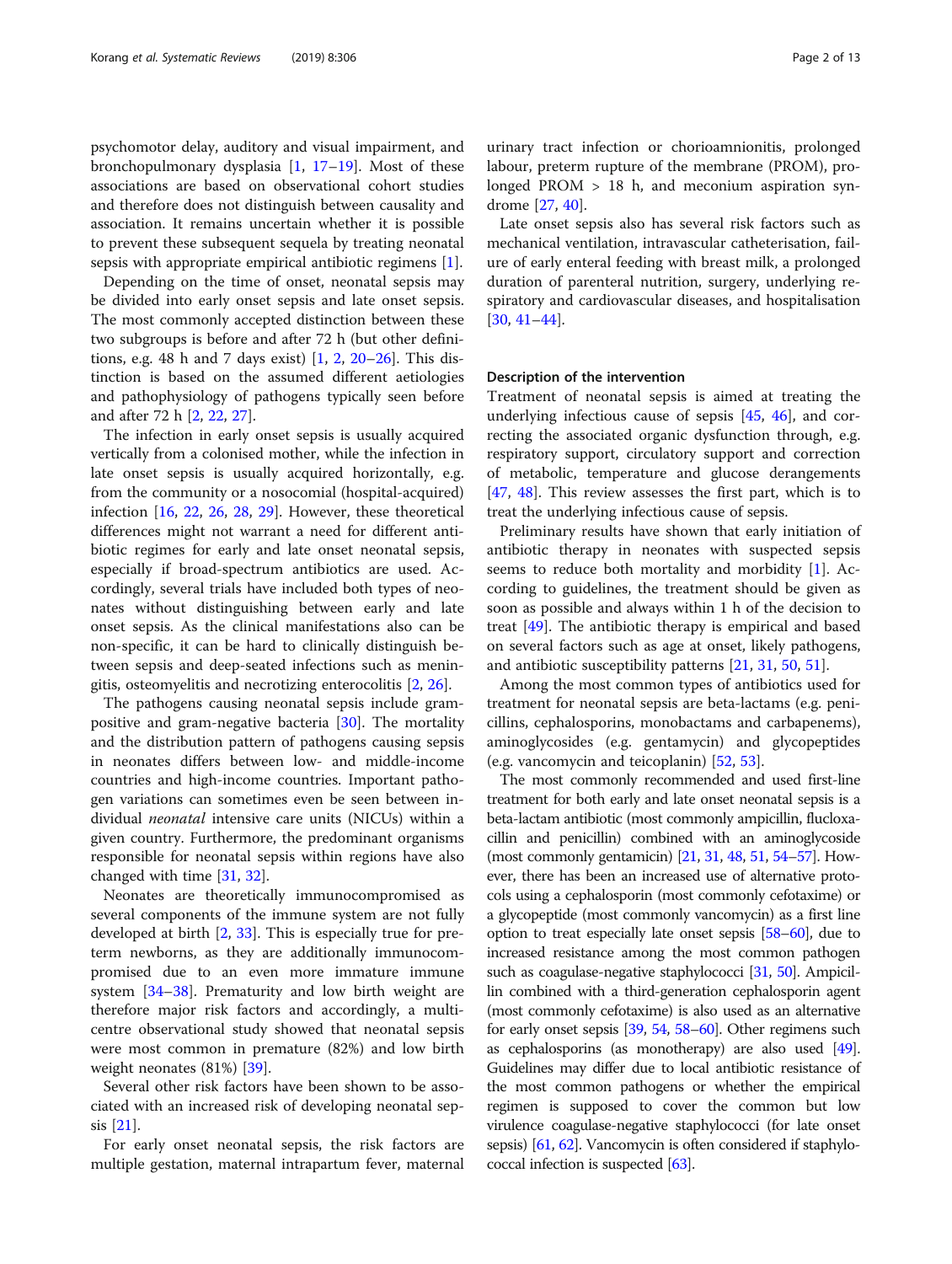The duration of the antibiotic treatment is adjusted according to the type of pathogen, treatment response, and the possibility of the antibiotic to penetrate to the site of infection in case of, e.g. meningitis, encephalitis, osteomyelitis or endocarditis. A prospective observational study showed that 63% of neonates started in antibiotic therapy were discontinued within 48 h when cultured [[58\]](#page-10-0). When and if a pathogen is identified by cultures, the antibiotic therapy might be changed according to the antibiotic susceptibility of the pathogen. However, causative bacteria are identified only in about one-third of the patients with presumed sepsis [[33,](#page-9-0) [64](#page-10-0), [65](#page-10-0)]. One study found that the empirical antibiotic regimen was changed in 44% of the cases when the pathogen and susceptibility was identified; the most frequently added antibiotics were vancomycin, cefotaxime and penicillin [\[39](#page-10-0)]. It is recommended to stop the antibiotic treatment when no signs and symptoms of infection is observed, and no pathogen is identified [\[2](#page-9-0), [55\]](#page-10-0).

#### Antibiotic susceptibility

Antibiotic resistance is a global and growing problem which increases the morbidity, mortality and costs associated with infections [[57](#page-10-0), [66](#page-10-0)–[68](#page-10-0)]. The bacterial resistance to antibiotics results mainly from the selective pressure exerted by the use and overuse of antibiotics [[67,](#page-10-0) [69](#page-10-0)–[72\]](#page-10-0). Studies, comparing antibiotic susceptibility over time in the same unit, show increased resistance to the most used antibiotics [[57\]](#page-10-0).

The pathogens causing neonatal infections and their antibiotic susceptibility patterns change over time and may differ among countries [[57,](#page-10-0) [73](#page-10-0)–[77\]](#page-10-0). When comparing the epidemiology of neonatal sepsis in the low- and middle-income countries with the high-income countries, some important differences emerge in the pattern of etiological pathogens and their antibiotic resistance [[11,](#page-9-0) [78](#page-10-0)–[80](#page-10-0)].

In high-income countries, data from the UK showed that 95% of the identified pathogens were susceptible to the most commonly used empirical antibiotic regimens of penicillin and gentamicin [[54\]](#page-10-0). In low- and middleincome countries, estimations suggest that up to 70% of pathogens isolated from neonatal sepsis may not be covered by the recommended empirical antibiotic regimen of ampicillin and gentamicin [\[81\]](#page-10-0). Some studies in the low- and middle-income countries have shown almost universal antibiotic resistance (92–100% resistant) among the most common pathogens (gram-negative rods) to first-line (often ampicillin and gentamicin) and second-line antibiotics such as the third-generation cephalosporins [[15,](#page-9-0) [48](#page-10-0), [81](#page-10-0)].

In addition, some low- and middle-income countries face widespread dissemination of resistant bacterial strains, including extended-spectrum-lactamase-producing bacteria and methicillin-resistant Staphylococcus aureus (MRSA) [[81](#page-10-0)–[84](#page-11-0)].

#### Adverse effects

The use of anti-bacterial agents is potentially associated with adverse effects, but the published data in neonates are scarce and occasionally contradictory.

The use of ampicillin has in some studies been associated with adverse effects such as rashes, diarrhoea, nausea and nephrotoxicity [\[52](#page-10-0), [53](#page-10-0), [85\]](#page-11-0). Contrary to these findings, a recent systematic review of randomised clinical trials showed that ampicillin only increased the incidence of candidiasis with no significant increase in the abovementioned adverse effects [[86\]](#page-11-0). Nephrotoxicity has been estimated to be rare (0.03 %) [\[85\]](#page-11-0).

Aminoglycosides have been shown to be toxic (nephrotoxic and ototoxic) in adults, whereas its toxicity in neonates remains unclear [\[87](#page-11-0)–[95\]](#page-11-0).

The most common adverse effects caused by glycopeptides, i.e. vancomycin is fever and phlebitis and in rare cases nephrotoxicity and ototoxicity [[96\]](#page-11-0). There are limited data suggesting a direct causal relationship between toxicity and specific serum vancomycin concentrations [[96\]](#page-11-0). However, in addition to the development of resistance towards vancomycin some observational studies also suggest a three- to fourfold increase in nephrotoxicity when aminoglycosides are combined with vancomycin [[96](#page-11-0)–[100](#page-11-0)].

Cefotaxime is associated with increased risk of death and invasive candidiasis in non-randomised studies [[59,](#page-10-0) [63,](#page-10-0) [101](#page-11-0)].

In addition to the specific adverse effects of each antibiotic, extended use of any antibiotics is also associated with higher risk of neonatal candidemia [[102,](#page-11-0) [103](#page-11-0)].

# How the intervention might work

Antibiotics are antimicrobial drugs that treat and prevent bacterial infections by either killing (bactericidal) or inhibiting the growth of the bacteria (bacteriostatic) [[104\]](#page-11-0). They can be classified based on (1) their mechanism of action (bactericidal or bacteriostatic); (2) bacterial spectrum (broad or narrow); and (3) chemical structure (e.g. penicillins, macrolides, quinolones, tetracyclines or aminoglycosides) [[105](#page-11-0)].

A combination of different antibiotics might have several advantages. Firstly, it is thought to provide an enhanced effect beyond the additive effects of the individual therapies [[106](#page-11-0)]. Secondly, it can be used to broaden the spectrum of antibiotic coverage when used empirically to increase the chance of covering the presumed causative bacteria. Thirdly, a combination therapy is thought to suppress the development of subpopulations of microorganisms resistant to antibiotics [[106](#page-11-0)–[108](#page-11-0)].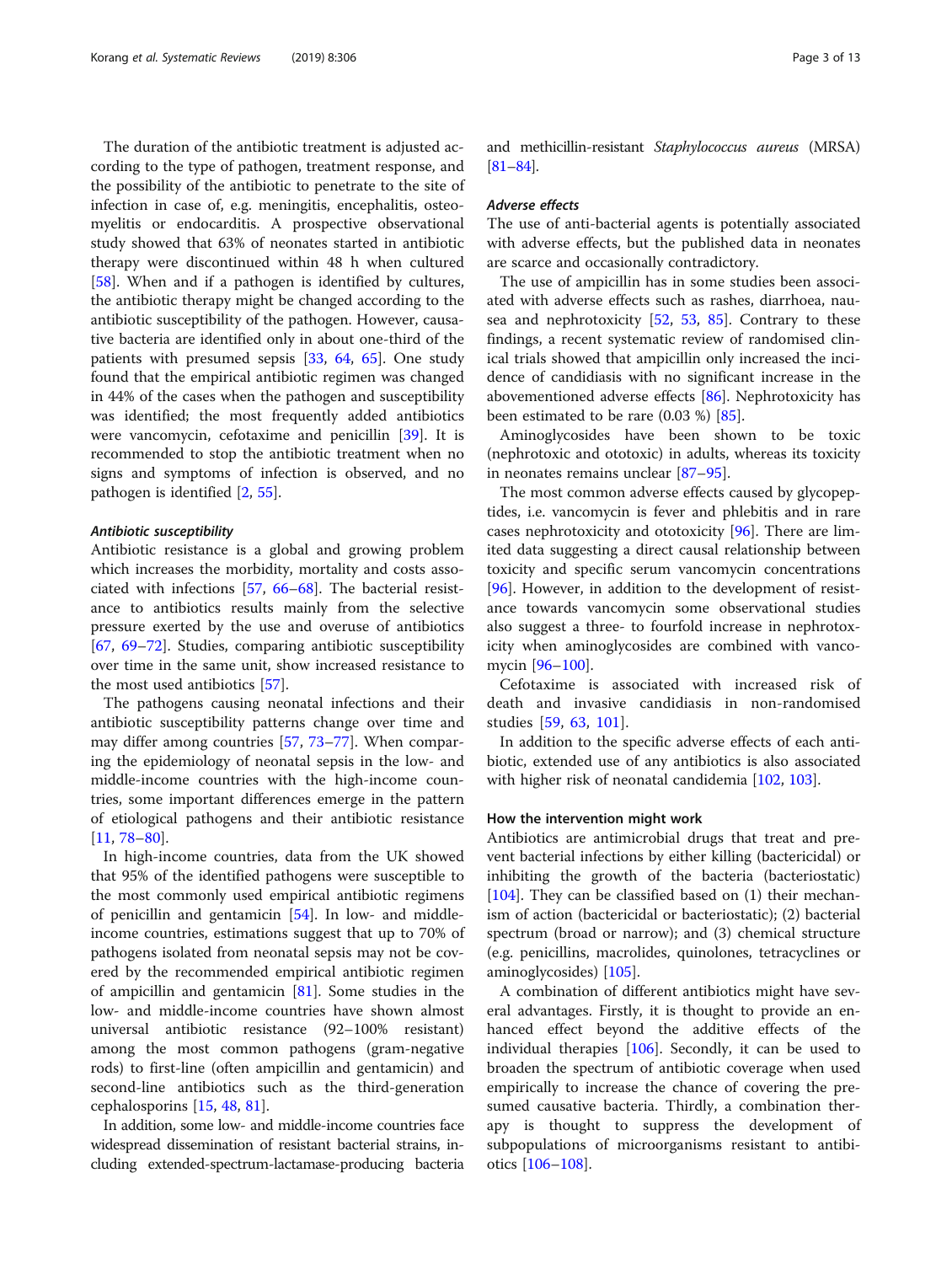#### Why it is important to do this review

(cultures).

Despite the high burden of neonatal sepsis, high-quality evidence in diagnosis and treatment is scarce [[26](#page-9-0)]. Yet, in adults, appropriate empirical antibiotic treatment has been shown to halve the fatality associated with sepsis compared with inappropriate empirical antibiotic treatment [[109](#page-11-0)–[111](#page-11-0)].

Due to the diagnostic challenges of sepsis and the relative immunosuppression of the newborn, many neonates receive antibiotics for suspected sepsis. In fact, antibiotics have become the most commonly used pharmacological therapeutic in neonatal intensive care units [\[112](#page-11-0)]. Studies suggest that up to 95% of newborns treated with antibiotics for suspected sepsis prove to have no evidence of infection [[58,](#page-10-0) [113,](#page-11-0) [114](#page-11-0)]. This presumed overuse of antibiotics seems to contribute to the development and spread of resistant pathogens in the neonatal intensive care units and seems to be associated with adverse events (e.g. invasive candidiasis and increased antimicrobial resistance) [[67](#page-10-0), [101](#page-11-0), [112](#page-11-0), [115](#page-11-0)–[117](#page-11-0)]. Adverse effects of antibiotic exposure in infants is believed to be minimised through the appropriate antibiotic choice and duration of treatment [[24](#page-9-0)].

To create the most appropriate antibiotic policies for neonatal sepsis, there is a need to base these policies on an updated systematic review with meta-analysis.

The latest two Cochrane reviews are from 2004 and 2005 and does not include trials not distinguishing between early and late onset sepsis [[118,](#page-11-0) [119](#page-11-0)]. Both reviews concluded that there is inadequate evidence from randomised trials in favour of any particular antibiotic regimen for the treatment of suspected early and late onset neonatal sepsis, respectively [[118](#page-11-0), [119](#page-11-0)]. No other systematic review has been conducted to assess the effects of different antibiotic regimens for suspected neonatal sepsis regardless of onset.

There is therefore a need for a systematic review to assess the effects of different antibiotic regimens for neonatal sepsis taking into account both risks of systematic errors and random errors [\[120](#page-11-0)].

# **Objectives**

The objective of this study is to compare the beneficial and harmful effects of different antibiotic regimens for neonatal sepsis.

# **Methods**

The present protocol is being reported in accordance with the reporting guidance the preferred reporting items for systematic reviews and meta-analyses protocols (PRISMA-P) statement [\[121\]](#page-11-0). This protocol has been registered within the PROSPERO database (CRD 42019134300).

# Criteria for considering studies for this review Types of studies

Types of studies are randomised clinical trials regardless of publication type, publication status, publication date, and language. We will also include quasi-randomised clinical trials and cluster randomised clinical trials.

### Types of participants

Neonates and infants suspected of or diagnosed with sepsis (as defined by trialists). We will also include neonates and infants (until 3 months of age) suspected of or diagnosed with severe infections such as meningitis, osteomyelitis, endocarditis and necrotizing enterocolitis.

#### Types of interventions

We will accept any type of antibiotic or combination of antibiotics (regardless of dose and way of administration) such as the following:

- 1) Beta-lactam antibiotics
- Narrow-spectrum penicillin antibiotics (e.g. oxacillin, cloxacillin, dicloxacillin, nafcillin, methicillin and penicillin G);
- Broad-spectrum penicillin antibiotics (e.g. ampicillin, amoxicillin, piperacillin, ticarcillin, carbenicillin and mezlocillin);
- Beta-lactam antibiotics with beta-lactamase inhibitors such as clavulanic acid, sulbactam and tazobactam;
- Cephalosporins (e.g. cefazolin, cephalexin, cefuroxime, cefotetan, cefoxitin, ceftriaxone, cefotaxime, ceftazidime, cefepime, cefazolin, ceftobiprole and cefoperazone);
- Carbapenems (e.g. imipenem, meropenem, doripenem and ertapenem) and monobactams (e.g. aztreonam);

Broad-spectrum penicillins, beta-lactam antibiotics with beta-lactamase inhibitors, cephalosporins and carbapenems will be considered as broad-spectrum antibiotics.

- 2) Combination of beta-lactam with aminoglycoside (e.g. gentamycin)
- 3) Combination of beta-lactam with glycopeptide (e.g. vancomycin and teicoplanin)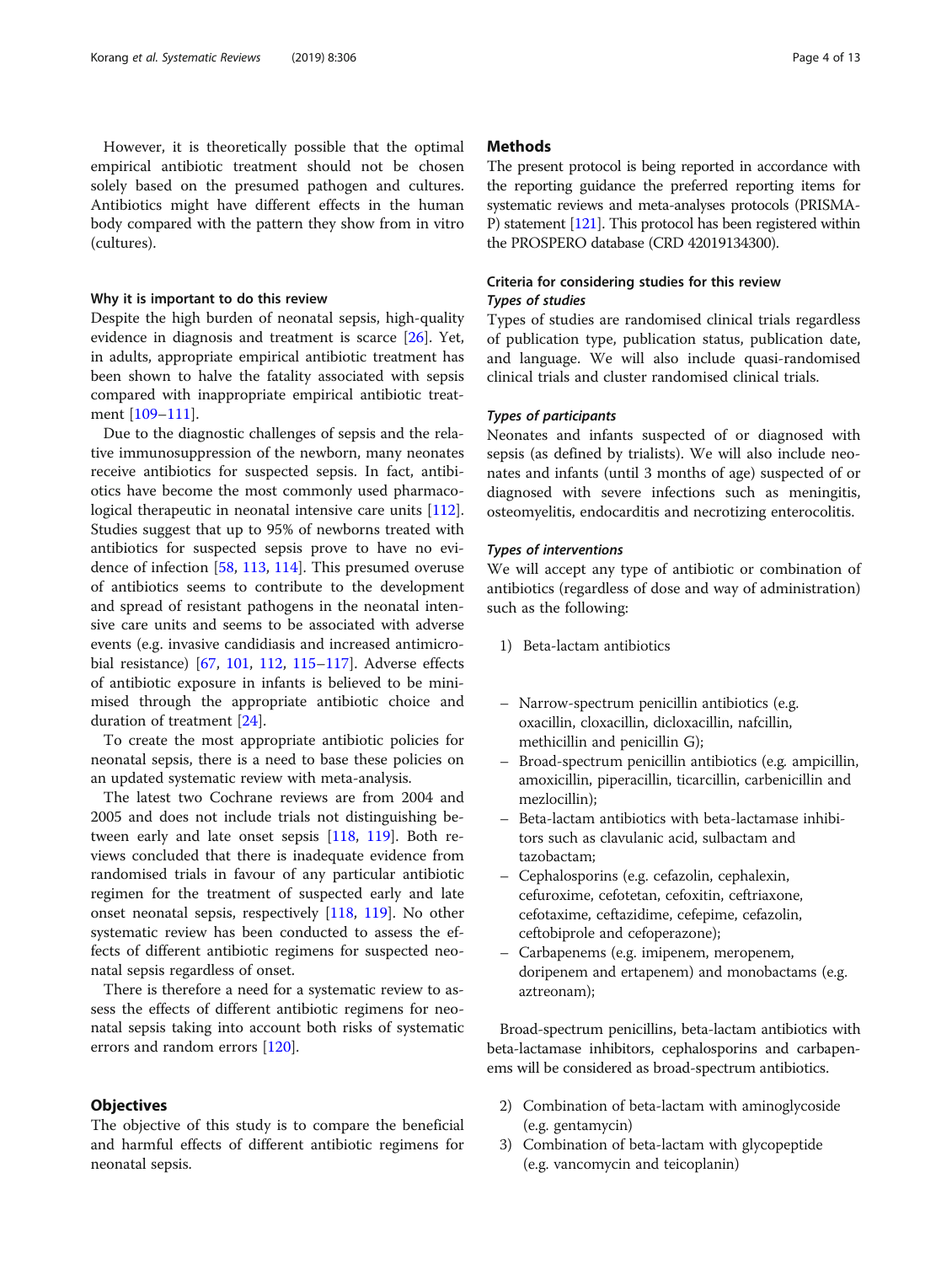4) Combination of glycopeptide with aminoglycoside

We plan to assess the following comparisons:

- 1. Aminoglycoside added to any type of antibiotic versus any type of antibiotic (same antibiotic as in the experimental group).
- 2. Broad-spectrum beta-lactam antibiotic and aminoglycoside versus narrow-spectrum betalactam antibiotic (as defined in the above) and aminoglycoside (same aminoglycoside as in the experimental group).
- 3. Beta-lactam antibiotic (as defined in the above) and aminoglycoside versus beta-lactam antibiotic and glycopeptide.
- 4. Any other used antibiotic regimen (not included in the abovementioned comparisons) versus any other used antibiotic regimen (not included in the abovementioned comparisons).

# Co-interventions

We will accept any co-intervention provided they are intended to be delivered similarly to the experimental and the control group. Assuming no interaction, the effects of the co-interventions will 'even out' in both groups so the possible effects of antibiotics will be reflected in the results.

We will exclude trials assessing treatment of fungal and viral infections.

# Types of outcome measures

The primary outcomes are as follows:

- 1. All-cause mortality.
- 2. Proportion of participants with a serious adverse event defined as any untoward medical occurrence that resulted in death; was life threatening; was persistent or led to significant disability, nephrotoxicity, superinfection, need for respiratory support, need for circulatory support or prolonged hospitalisation [\[122\]](#page-11-0). As we expect the trialists' reporting of serious adverse events to be heterogeneous and not strictly according to the ICH-GCP recommendations, we will include the event as a serious adverse if the trialists either (1) use the term 'serious adverse event' but not refer to ICH-GCP or (2) report the proportion of participants with an event we consider fulfil the ICH-GCP definition (e.g. myocardial infarction or hospitalisation). If several of such events are reported then we will choose the highest proportion reported in each trial to avoid double counting.
- 1. Need for respiratory support defined as the need for respiratory support such as non-invasive ventilation (e.g. CPAP) or invasive ventilation (e.g. respirator)
- 2. Need for circulatory support defined as the need for circulatory support such as fluid bolus or vasoactive medication (e.g. inotropes or vasopressors).
- 3. Nephrotoxicity (as defined by the trialist).
- 4. Presence of moderate-to-severe neurological developmental and sensory impairment (defined as a functional abnormality in the function of the brain, spinal cord, muscles, nerves, eyes or ears or as any significant lag in a child's physical or motor, cognitive, behavioural, emotional or social development, in comparison with other children of the same age and sex within similar environments. If formal evaluation tools were used to assess neurodevelopmental impairment a threshold of − 2 standard deviations of the normal will be used. Furthermore, severe brain injury per se is included, such as intraventricular haemorrhage grade 3 and 4 [[123,](#page-11-0) [124](#page-11-0)] and periventricular leukomalacia.
- 5. Ototoxicity (as defined by trialist).
- 6. Necrotizing enterocolitis during or after treatment, Bells criteria 2 [\[125\]](#page-11-0).
- 7. Neurological complication defined as either intraventricular haemorrhage [[126](#page-11-0)], psychomotor retardation, or defined by trialist.

All outcomes will be assessed as proportions.

We will use the trial results reported at maximum follow-up. However, if the trialists report results at multiple time points, we will primarily use the results reported at the time point closest to 1 year.

# Search methods for identification of studies

We will use the criteria and standard methods of Cochrane and Cochrane Neonatal (see [the Cochrane](http://neonatal.cochrane.org/resources-review-authors) [Neonatal search strategy for specialized register\)](http://neonatal.cochrane.org/resources-review-authors).

# Electronic searches

We will conduct a comprehensive search including Cochrane Central Register of Controlled Trials (CENTRAL, current issue) in The Cochrane Library; MEDLINE via PubMed (1996 to current); MEDLINE via Ovid (1946 to current) Embase (1980 to current); and CINAHL (1982 to current) using search strategies detailed in Additional file [1](#page-9-0).

Further searches will be performed in EMBASE for pharmaceutical publications and ZETOC for abstracts of scientific conferences/symposia. References from identified studies were cross-checked for possible additional studies.

We will search clinical trials registries for ongoing or recently completed trials [\(clinicaltrials.gov;](http://clinicaltrials.gov) the World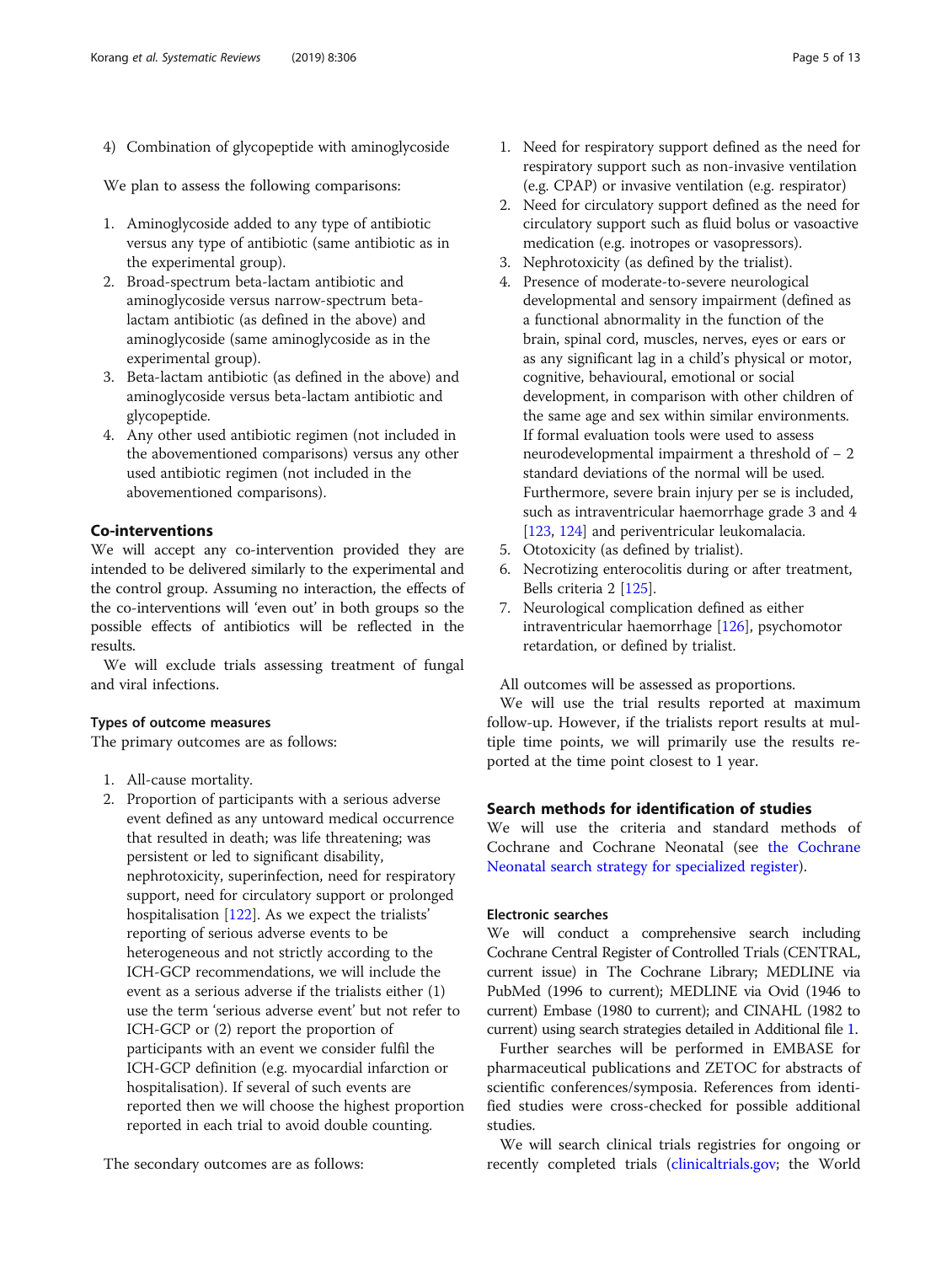Health Organization's International [Trials Registry and](http://www.whoint/ictrp/search/en/) [Platform](http://www.whoint/ictrp/search/en/), and the [ISRCTN Registry\)](http://www.isrctn.com/).

We will search all databases from their inception to the present. There will be no restriction by language of publication, and we will arrange for translation where necessary. This will be acknowledged in the 'Acknowledgements' section.

#### Searching other resources

We will check reference lists of all relevant primary trials and reviews for additional references. To identify unpublished trials, we will also search clinical trial registers of Europe and the USA, websites of pharmaceutical companies, and websites of the US Food and Drug Administration (FDA) and the European Medicines Agency.

# Data collection

# Selection of studies

Two review authors (SKK and SS) will independently screen titles and abstracts. We will retrieve all relevant full-text study reports/publication and two review authors (SKK and SS) will independently screen the full texts and identify trials for inclusion and identify and record reasons for exclusion of the ineligible studies. We will resolve any disagreement through discussion or, if required, by consulting a third person (JCJ). We will record the selection process in sufficient detail to complete a PRISMA flow diagram [[127](#page-11-0)] and "Characteristics of excluded studies" table.

# Data extraction and management

We will use data collection forms for trial characteristics and outcome data which has been piloted on at least one trial in the review. Two review authors (SKK and SS) will extract trial characteristics from included trials. We will extract the following trials characteristics:

- 1. Methods—trial design, total duration of the trial, number of trial centres and location, trial setting, bias domain items, withdrawals and date of the trial.
- 2. Participants—number of participants in each intervention group, mean age, age range, sex, diagnostic criteria, inclusion criteria and exclusion criteria.
- 3. Interventions—intervention and comparison.
- 4. Outcomes—primary and secondary outcomes specified and collected and time points reported.
- 5. Notes—funding for trial, and notable conflicts of interest of trial authors.

Two review authors (SKK and SS) will independently extract outcome data from included trials. We will note in the 'Characteristics of included studies' table if outcome

data were not reported in a usable way. We will resolve disagreements by consensus or by involving a third person (JCJ). We will double-check that data are entered correctly by comparing the data presented in the systematic review with the study reports. A second review author (SS) will spot-check study characteristics for accuracy against the trial report.

# Assessment of risk of bias in included studies

Two review authors will independently assess the risk of bias (low, high or unclear) of all included trials using the Cochrane 'Risk of bias' tool [\[128](#page-11-0)] for the following domains.

# Allocation sequence generation

- Low risk: If sequence generation was achieved using computer random number generator or a random numbers table. Drawing lots, tossing a coin, shuffling cards and throwing dice were also considered adequate if performed by an independent adjudicator.
- Unclear risk: If the method of randomisation was not specified but the trial was still presented as being randomised.
- High risk: If the allocation sequence was not randomised or only quasi-randomised.

#### Allocation concealment

- Low risk: If the allocation of patients was performed by a central independent unit, on-site locked computer, identical-looking numbered sealed envelopes, drug bottles or containers prepared by an independent pharmacist or investigator.
- Uncertain risk: If the trial was classified as randomised but the allocation concealment process was not described.
- High risk: If the allocation sequence was familiar to the investigators who assigned participants.

# Blinding of participants and treatment providers

- Low risk: If the participants and the treatment providers were blinded to intervention allocation, and this was described.
- Uncertain risk: If the procedure of blinding was insufficiently described.
- High risk: If blinding of participants and the treatment providers was not performed.

#### Blinding of outcome assessment

 Low risk of bias: If it was mentioned that outcome assessors were blinded and this was described.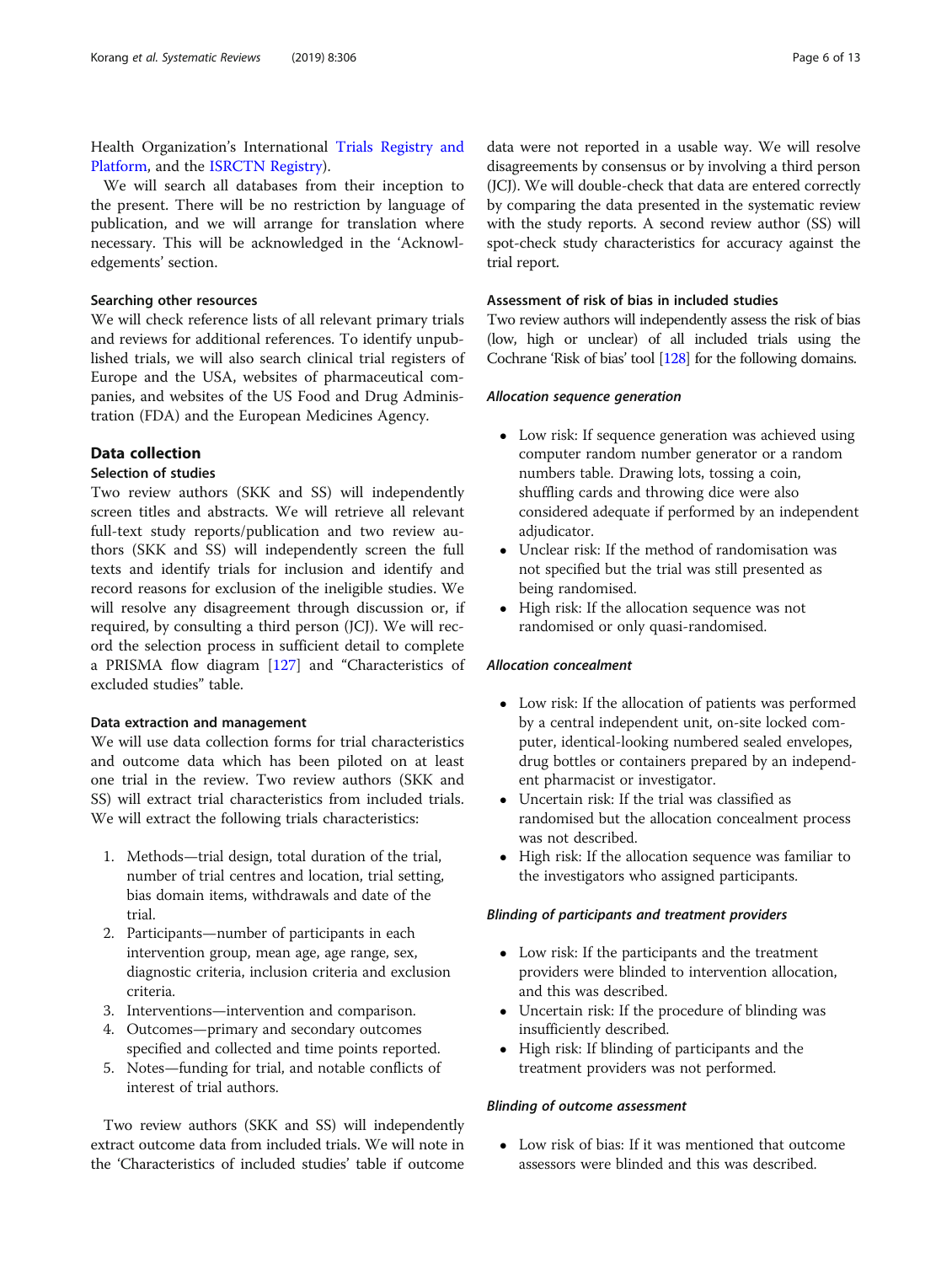- Uncertain risk of bias: If it was not mentioned if the outcome assessors in the trial were blinded, or the extent of blinding was insufficiently described.
- High risk of bias: If no blinding or incomplete blinding of outcome assessors was performed.

# Incomplete outcome data

- Low risk of bias: If missing data were unlikely to make treatment effects depart from plausible values. This could either be (1) there were no dropouts or withdrawals for all outcomes or (2) the numbers and reasons for the withdrawals and dropouts for all outcomes were clearly stated and could be described as being similar in both groups. Generally, the trial was judged as at a low risk of bias due to incomplete outcome data if dropouts were less than 5%. However, the 5% cutoff was not definitive.
- Uncertain risk of bias: If there was insufficient information to assess whether missing data were likely to induce bias on the results.
- High risk of bias: If the results were likely to be biased due to missing data either because the pattern of dropouts could be described as being different in the two intervention groups or the trial used improper methods in dealing with the missing data (e.g. last observation carried forward).

# Selective outcome reporting

- Low risk of bias: If a protocol was published before or at the time the trial was begun and the outcomes specified in the protocol were reported on. If there was no protocol or the protocol was published after the trial was begun, reporting of all-cause mortality and serious adverse events would grant the trial a grade of low risk of bias.
- Uncertain risk of bias: If no protocol was published and the outcomes all-cause mortality and serious adverse events were not reported on.
- High risk of bias: If the outcomes in the protocol were not reported on.

# For-profit bias

- Low risk of bias: If the trial was not financed by a company that might have an interest in a given result.
- Uncertain risk of bias: If there was no description of how the trial was financed.
- High risk of bias: If the trial was financed or have other involvement by a company that might have an interest in a given result.

# Other bias

- Low risk of bias: The trial appeared to be free of other bias domains (e.g. academic) that could put it at risk of bias.
- Unclear risk of bias: The trial may or may not have been free of other domains that could put it at risk of bias.
- High risk of bias: There were other factors in the trial that could put it at risk of bias (e.g. authors have conducted trials on the same topic).

#### Overall risk of bias

We assessed overall risk of bias in two groups defined as:

- Low risk of bias: The outcome result was classified as overall 'low risk of bias' only if all of the bias domains described in the above paragraphs were classified as low risk of bias.
- High risk of bias: The outcome result was classified 'high risk of bias' if any of the bias risk domains described in the above excluding 'blinding of participants and personnel' were classified as 'unclear' or 'high risk of bias'.
- Any other bias

Any disagreements will be resolved by discussion or by a third assessor. Our primary conclusions will be based on the results of our primary outcomes at overall low risk of bias. The bias risk assessment enable classification of randomised trials with low risk of bias and high risk of bias. The latter trials tend to overestimate positive intervention effects and underestimate negative effects [[129](#page-11-0)–[133](#page-12-0)].

# Data synthesis Measures of treatment effect Dichotomous outcomes

We will calculate risk ratios (RRs) with 95% confidence interval (CI) for dichotomous outcomes.

# Unit of analysis issues

The unit of analysis will be the participating infant in individually randomised trials and the neonatal unit (or sub-unit) for cluster-randomised trials. For clusterrandomised trials, we will undertake analyses at the level of the individual while accounting for the clustering in the data using the methods recommended in the Cochrane Handbook for Systematic Reviews of Interventions [[134\]](#page-12-0).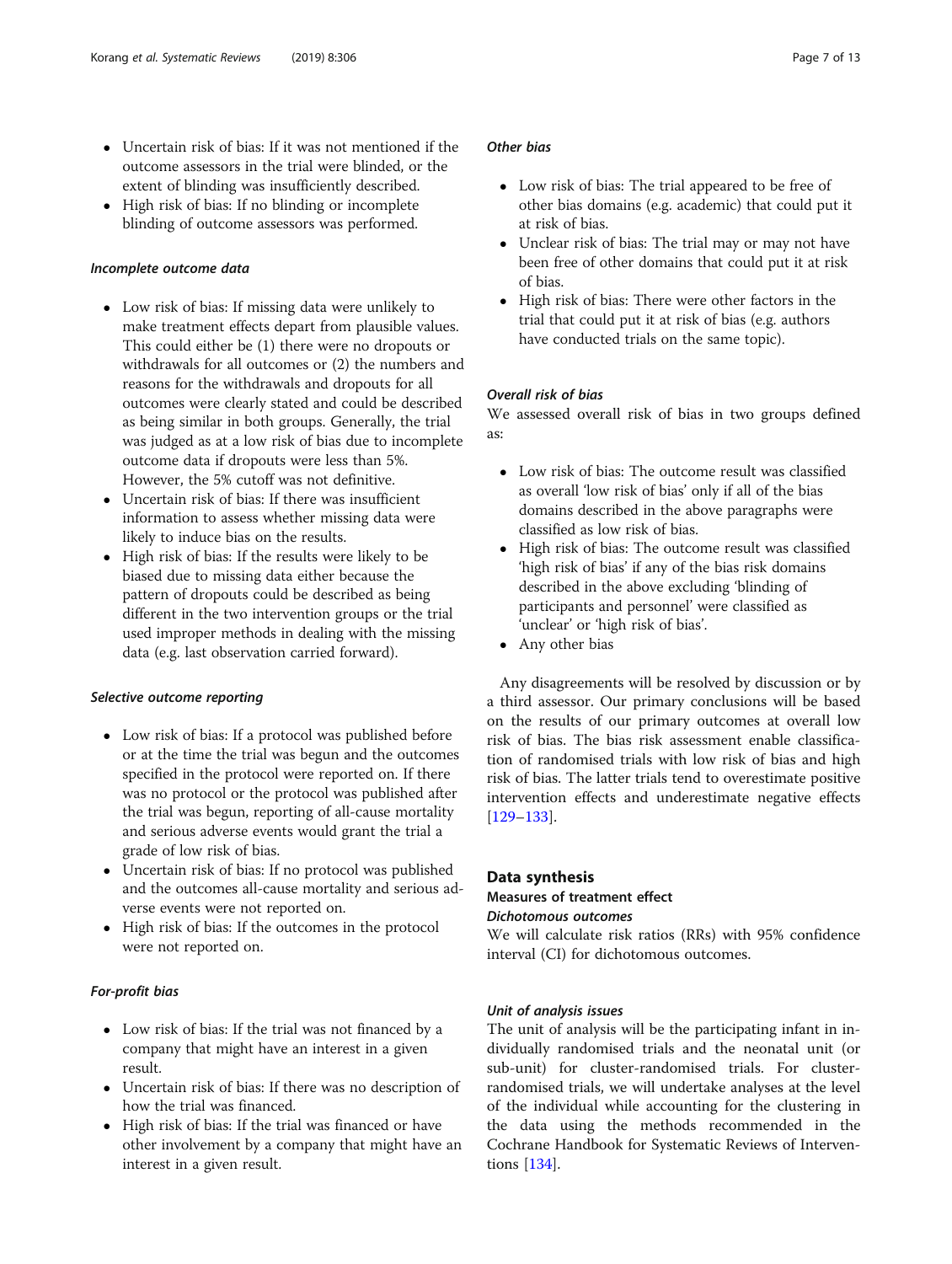#### Dealing with missing data

We will not impute missing values for any outcomes in our primary analysis. In two of our sensitivity analyses, we will impute data (see 'Sensitivity analysis').

We will contact investigators and trial sponsors in order to verify key trial characteristics and obtain missing numerical outcome data where possible (e.g. when a study is identified as abstract only).

# Assessment of heterogeneity

We will visually inspect forest plots to assess signs of heterogeneity, and we will explore possible heterogeneity in our prespecified subgroup analyses. We will also inspect trial characteristics across trials to identify clinical heterogeneity. We will assess the presence of statistical heterogeneity by the  $\chi^2$  test (threshold  $P < 0.10$ ) and measure the quantities of heterogeneity by the  $I^2$  statistic [[135,](#page-12-0) [136](#page-12-0)]. If we detect moderate or high heterogeneity, we plan to explore the possible causes (e.g. differences in study design, participants, interventions or completeness of outcome assessments). Ultimately, we may decide that a meta-analysis should be avoided [\[134\]](#page-12-0).

#### Meta-analysis

We will undertake this meta-analysis according to the recommendations stated in the Cochrane Handbook for Systematic Reviews of Interventions [\[134](#page-12-0)]. We will use the statistical software Review Manager 5 [[137](#page-12-0)] provided by Cochrane to analyse data.

We will assess our intervention effects with both random-effects model meta-analyses [[138\]](#page-12-0) and fixedeffect model meta-analyses [\[120,](#page-11-0) [139\]](#page-12-0). We will use the more conservative point estimate of the two  $[120]$ . We consider 'the more conservative point estimate', the estimate closest to zero effect  $[120]$  $[120]$  $[120]$ . If the two estimates are equal, we will use the estimate with the widest CI [\[120\]](#page-11-0).

We will use two primary outcomes, and, therefore, we will consider a P value of 0.033 or less as the threshold for statistical significance [\[120](#page-11-0)]. For all remaining outcomes, we will consider a P value of 0.05 or less as the threshold for statistical significance [\[120\]](#page-11-0). We will use the eight-step procedure to assess if the thresholds for significance are crossed [[120\]](#page-11-0). Our primary conclusion will be based on results with low risk of bias [\[120](#page-11-0)]. Where data are only available from one trial, we will use Fisher's exact test [[140\]](#page-12-0) for dichotomous data.

Where multiple trial arms are reported in a single trial, we will include only the relevant arms. If two comparisons are combined in the same meta-analysis, we will halve the control group to avoid double counting.

#### Trial sequential analysis

Traditional meta-analysis (TSA) runs the risk of random errors due to sparse data and repetitive testing of accumulating data when updating reviews. We will therefore perform trial sequential analyses on the outcomes, in order to calculate the required information size and the cumulative Z curve's breach of relevant trial sequential monitoring boundaries [[141](#page-12-0)–[147](#page-12-0)]. We wish to control the risks of type I errors and type II errors. A more detailed description of trial sequential analysis can be found at [http://www.ctu.dk/tsa/.](http://www.ctu.dk/tsa/) We will assess our trial sequential analysis intervention effects with both a random effects model [[138\]](#page-12-0) and a fixed-effect model [[139\]](#page-12-0). We will use the more conservative point estimate of the two  $[120]$  $[120]$  $[120]$ . The more conservative point estimate will be the estimate closest to zero effect. If the two estimates are similar, we will use the estimate with the widest CI.

For dichotomous outcomes, we will estimate the required information size based on the observed, unweighted proportion of patients with an outcome in the control group (the cumulative proportion of patients with an event in the control groups relative to all patients in the control groups), a relative risk reduction of 20%, an alpha of 3.3%, a beta of 20% and diversity as suggested by the trials in the meta-analysis.

#### Meta-bias

We will use a funnel plot to assess publication bias if ten or more trials are included. We will visually inspect funnel plots to assess the risk of bias. As we plan to report results when analysing dichotomous outcomes using risk ratios, we will not use any test to assess funnel plot asymmetry when analysing dichotomous outcomes [[134](#page-12-0)].

#### Assessment of bias in conducting the systematic review

We will conduct the review according to this published protocol and report any deviations from it in the 'Differences between protocol and review' section of the systematic review.

## 'Summary of findings' table and GRADE

We will create a 'Summary of Findings' table using each of the prespecified primary outcomes and five prespecified secondary outcomes (respiratory failure, circulatory failure, nephrotoxicity, neurological complication and ototoxicity) at maximum follow-up. We will use the Grading of Recommendations Assessment, Development and Evaluation (GRADE) approach, as outlined in the [GRADE Handbook](http://gdt.guidelinedevelopment.org/central_prod/_design/client/handbook/handbook.html) [[148](#page-12-0)] to assess the certainty of the body of evidence for our primary outcomes.

Two authors will independently assess the quality of the evidence for each of the outcomes above. We will consider evidence from randomized controlled trials as high quality but downgrade the evidence one level for serious (or two levels for very serious) limitations based upon the following: design (risk of bias), consistency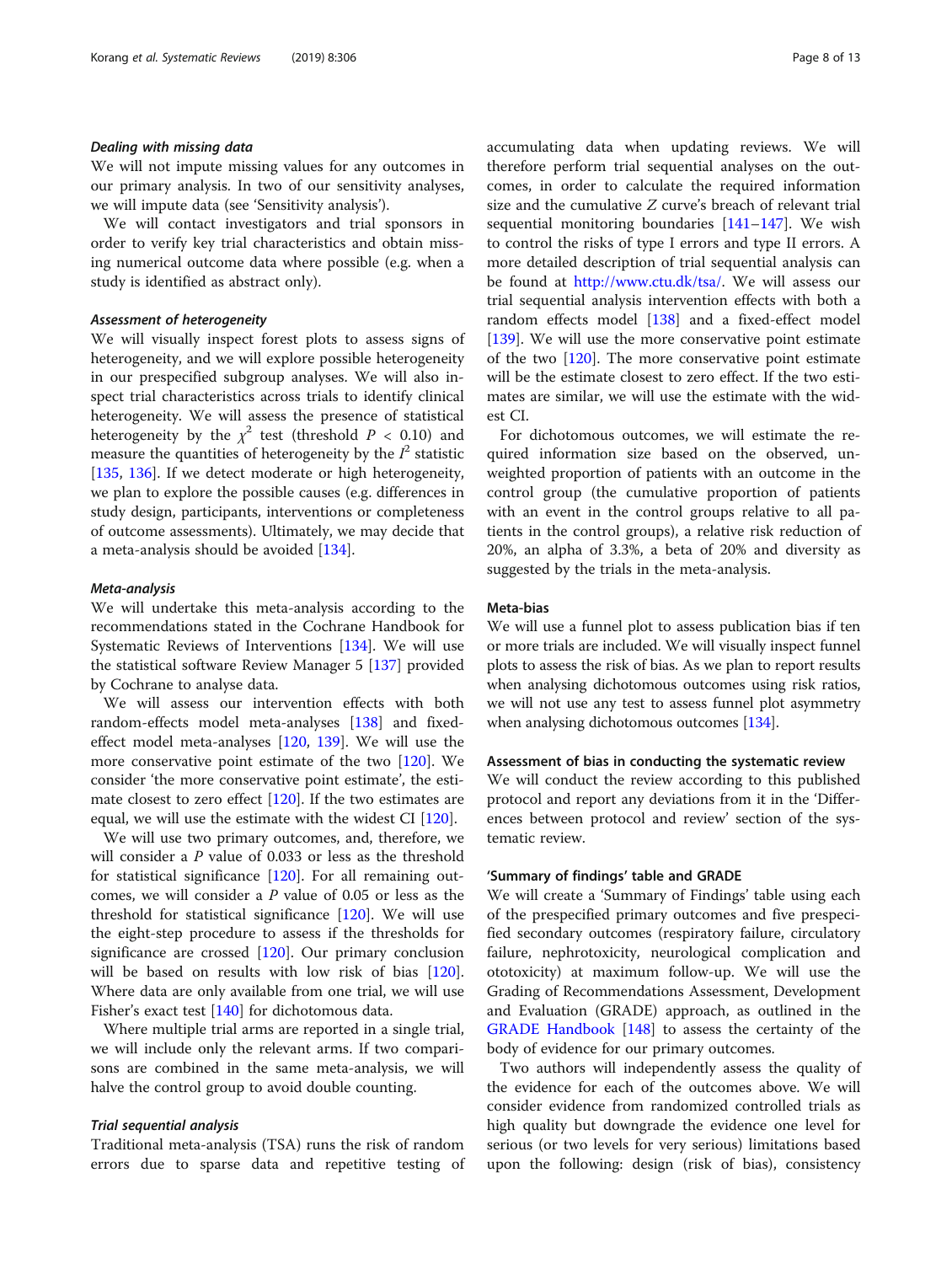across studies, directness of the evidence, precision of estimates and presence of publication bias. We will assess 'precision of estimates' using TSA [[120\]](#page-11-0). We will use the [\[149\]](#page-12-0) Guideline Development Tool to create a 'Summary of findings' table to report the quality of the evidence.

The GRADE approach results in an assessment of the quality of a body of evidence in one of four grades:

- 1. High: We are very confident that the true effect lies close to that of the estimate of the effect.
- 2. Moderate: We are moderately confident in the effect estimate: the true effect is likely to be close to the estimate of the effect, but there is a possibility that it is substantially different.
- 3. Low: Our confidence in the effect estimate is limited: the true effect may be substantially different from the estimate of the effect.
- 4. Very low: We have very little confidence in the effect estimate: the true effect is likely to be substantially different from the estimate of effect.

#### Subgroup analysis and investigation of heterogeneity

We plan to carry out the following subgroup analyses for our primary outcomes.

- 1. High risk of bias trials compared with low risk of bias trials.
- 2. Trials assessing neonatal sepsis without separation between early and late onset sepsis compared to separation at either 48 h, 72 h or 7 days.
- 3. Gestational age: term  $(≥ 37$  weeks) compared with preterm
- 4. Trials from high-income countries compared with trials from low- and middle-income countries as defined by the World Bank [\[150\]](#page-12-0)
- 5. Route of administration such as either oral, intramuscular or intravenous

We will use the formal test for subgroup interactions in Review Manager [[137](#page-12-0)].

#### Sensitivity analysis

To assess the potential impact of the missing data, we will perform the two following sensitivity analyses on the primary outcomes.

 'Best-worst-case' scenario: we will assume that all participants lost to follow-up in the experimental group have survived and had no serious adverse event, and all those participants with missing outcomes in the control group have not survived and have had a serious adverse event.

 "Worst-best-case' scenario. we will assume that all participants lost to follow-up in the experimental group have not survived and have had a serious adverse event and that all those participants lost to follow-up in the control group had survived and had no serious adverse event.

We will present results of both scenarios in our review. Other post-hoc sensitivity analyses might be warranted if unexpected clinical or statistical heterogeneity is identified during the analysis of the review results [\[120\]](#page-11-0).

#### **Discussion**

This protocol has several methodological strengths. First, this will be a systematic review that includes neonates with both early and late onset neonatal sepsis, which increases the statistical power and may lead to conclusive results. Second, our methodology is described in detail in this protocol which will be published before the literature search is initiated. Third, we will conduct the review based on the Cochrane Handbook and findings and recommendation of additional methodological studies [[120](#page-11-0), [135](#page-12-0)]. Hence, we will systematically assess the risks of systematic errors via bias risk assessments, and we will conduct trial sequential analyses and properly adjust our thresholds for statistical significance to control the risks of random error. This adds further robustness to our results and hence to our conclusions [\[151](#page-12-0)]. Forth, we will use our systematic eight step procedure to assess if the thresholds for statistical and clinical significance are crossed [\[120\]](#page-11-0).

Neonatal sepsis and sepsis among infants are syndromes with high clinical heterogeneity and without internationally agreed upon diagnostic criteria. The underlying bacteria causing sepsis are expected to differ in the different trials as we include trials regardless of onset (in the neonatal period) and location (country). The doses and length of therapy of the antibiotic regimens might also differ between trials, and the trials we will include will possibly use different inclusion criteria. Therefore, the clinical heterogeneity between the trials might be relatively high. This expected heterogeneity may cause significant differences in mortality rates among different trials. In addition, there might be substantial differences in the types of serious adverse events the trials report, which may compromise the validity of the serious adverse event outcome. Also, it is possible that there exist temporospatial differences in other elements of sepsis treatment that may lead to potential differences in results among different trials. We plan to carefully consider these potential limitations in the main publication. We do not expect to include a large number of relevant trials, which potentially will limit the statistical power of this review.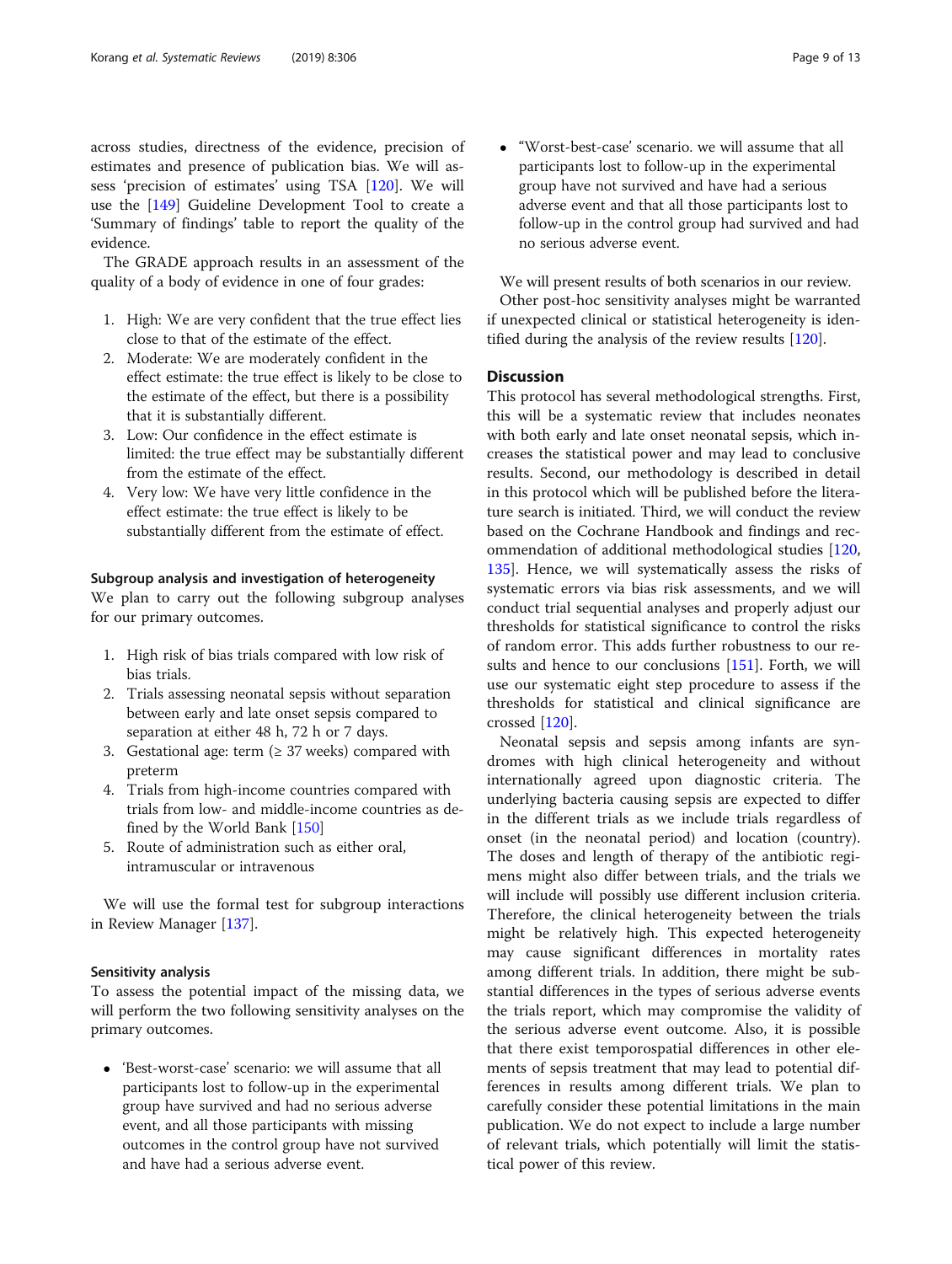# <span id="page-9-0"></span>Supplementary information

Supplementary information accompanies this paper at [https://doi.org/10.](https://doi.org/10.1186/s13643-019-1207-1) [1186/s13643-019-1207-1.](https://doi.org/10.1186/s13643-019-1207-1)

Additional file 1. Medline via Ovid Search Strategy.

#### Abbreviations

MRSA: Methicillin-resistant Staphylococcus aureus; NICU: Neonatal intensive care unit; PROM: Preterm rupture of the membrane

#### Authors' contributions

Conceiving the review: SKK. Co-ordinating the review: SKK. Undertaking manual searches: SKK. Screening search results: SKK and SS. Organizing retrieval of papers: SKK and SS. Screening retrieved papers against inclusion criteria: SKK and SS. Appraising quality of papers: SKK and SS. Abstracting data from papers: SKK and SS. Writing to authors of papers for additional information: SKK and SS. Providing additional data about papers: SKK and SS. Obtaining and screening data on unpublished studies: SKK and SS. Data management for the review: SKK and SS. Entering data into Review Manager: SKK and SS. RevMan statistical data: SKK, SS, CG, ULT and JCJ. Other statistical analysis not using RevMan: SKK and SS. Interpretation of data: SKK, SS, CG, ULT and JCJ. Writing the review: SKK and SS. Securing funding for the review: SKK, CG and JCJ. Guarantor for the review (one author): SKK. Person responsible for reading and checking review before submission: SKK, SS, CG, ULT and JCJ. All authors read and approved the final manuscript.

#### Funding

The author team has not received any funding as support for the protocol.

#### Competing interests

The authors declare that they have no competing interests.

#### Author details

<sup>1</sup>Copenhagen Trial Unit, Centre for Clinical Intervention Research, Department 7812, Copenhagen University Hospital, Rigshospitalet, Copenhagen, Denmark. <sup>2</sup>Department of Neonatology, Copenhagen University Hospital, Rigshospitalet, Copenhagen, Denmark. <sup>3</sup>Department of Regional Health Research, The Faculty of Health Sciences, University of Southern Denmark, Odense, Denmark. <sup>4</sup>Department of Cardiology, Holbæk Hospital, Holbæk, Denmark.

#### Received: 4 July 2019 Accepted: 22 October 2019 Published online: 05 December 2019

#### References

- 1. Bakhuizen SE, de Haan TR, Teune MJ, van Wassenaer-Leemhuis AG, van der Heyden JL, van der Ham DP, et al. Meta-analysis shows that infants who have suffered neonatal sepsis face an increased risk of mortality and severe complications. Acta Paediatr. 2014;103(12):1211–8.
- 2. Camacho-Gonzalez A, Spearman PW, Stoll BJ. Neonatal infectious diseases: evaluation of neonatal sepsis. Pediatr Clin North Am. 2013;60(2):367–89.
- 3. Wynn JL. Defining neonatal sepsis. Current Opinion in Pediatrics. 2016;28(2):135–40.
- 4. Wynn JL, Wong HR, Shanley TP, Bizzarro MJ, Saiman L, Polin RA. Time for a neonatal-specific consensus definition for sepsis. Pediatr Crit Care Med. 2014;15(6):523–8.
- 5. Morris JM, Roberts CL, Bowen JR, Patterson JA, Bond DM, Algert CS, et al. Immediate delivery compared with expectant management after preterm pre-labour rupture of the membranes close to term (PPROMT trial): a randomised controlled trial. Lancet. 2016;387(10017):444–52.
- 6. Shane AL, Sanchez PJ, Stoll BJ. Neonatal sepsis. Lancet. 2017;390(10104): 1770–80.
- 7. Karunasekera KA, Pathirana D. A preliminary study on neonatal septicaemia in a tertiary referral hospital paediatric unit. Ceylon Medical Journal. 1999; 44(2):81–6.
- 8. Lim NL, Wong YH, Boo NY, Kasim MS, Chor CY. Bacteraemic infections in a neonatal intensive care unit--a nine-month survey. Med J Malaysia. 1995; 50(1):59–63.
- 9. Moreno MT, Vargas S, Poveda R, Sáez-Llorens X. Neonatal sepsis and meningitis in a developing Latin American country. Pediatric Infectious Disease Journal. 1994;13(6):516–20.
- 10. Robillard PY, Nabeth P, Hulsey TC, Sergent MP, Périanin J, Janky E. Neonatal bacterial septicemia in a tropical area. Four-year experience in Guadeloupe (French West Indies). Acta Paediatr. 1993;82(8):687–9.
- 11. Tallur SS, Kasturi AV, Nadgir SD, Krishna BV. Clinico-bacteriological study of neonatal septicemia in Hubli. Indian J Pediatr. 2000;67(3):169–74.
- 12. The Who Young Infants Study Group. Clinical prediction of serious bacterial infections in young infants in developing countries. Pediatric Infectious Disease Journal. 1999;18(10 Suppl):S23–31.
- 13. Lawn JE, Cousens S, Zupan J. Lancet Neonatal Survival Steering T. 4 million neonatal deaths: when? Where? Why? Lancet. 2005;365(9462):891–900.
- 14. Liu L, Johnson HL, Cousens S, Perin J, Scott S, Lawn JE, et al. Global, regional, and national causes of child mortality: an updated systematic analysis for 2010 with time trends since 2000. Lancet. 2012;379(9832):2151–61.
- 15. Kabwe M, Tembo J, Chilukutu L, Chilufya M, Ngulube F, Lukwesa C, et al. Etiology, antibiotic resistance and risk factors for neonatal sepsis in a large referral center in Zambia. Pediatr Infect Dis J. 2016;35(7):e191–8.
- 16. Weston EJ, Pondo T, Lewis MM, Martell-Cleary P, Morin C, Jewell B, et al. The burden of invasive early-onset neonatal sepsis in the United States, 2005- 2008. Pediatric Infectious Disease Journal. 2011;30(11):937–41.
- 17. Benjamin DKJ, Stoll BJ, Fanaroff AA, McDonald SA, Oh W, Higgins RD, et al. Neonatal candidiasis among extremely low birth weight infants: risk factors, mortality rates, and neurodevelopmental outcomes at 18 to 22 months. Pediatrics. 2006;117(1):84–92.
- 18. Klinger G, Levy I, Sirota L, Boyko V, Lerner-Geva L, Reichman B, et al. Outcome of early-onset sepsis in a national cohort of very low birth weight infants. Pediatrics. 2010;125(4):e736–e40.
- 19. Schlapbach LJ, Aebischer M, Adams M, Natalucci G, Bonhoeffer J, Latzin P, et al. Impact of sepsis on neurodevelopmental outcome in a Swiss National Cohort of extremely premature infants. Pediatrics. 2011;128(2):e348–e57.
- 20. Bizzarro MJ, Dembry LM, Baltimore RS, Gallagher PG. Changing patterns in neonatal Escherichia coli sepsis and ampicillin resistance in the era of intrapartum antibiotic prophylaxis. Pediatrics. 2008;121(4):689–96.
- 21. Manan MM, Ibrahim NA, Aziz NA, Zulkifly HH, Al-Worafi YMA, Long CM. Empirical use of antibiotic therapy in the prevention of early onset sepsis in neonates: a pilot study. Arch Med Sci. 2016;12(3):603–13.
- 22. Shane AL, Stoll BJ. Recent developments and current issues in the epidemiology, diagnosis, and management of bacterial and fungal neonatal sepsis. American Journal of Perinatology. 2013;30(2):131–41.
- 23. Shane AL, Stoll BJ. Neonatal sepsis: progress towards improved outcomes. J Infect. 2014;68(Suppl 1):S24–32.
- 24. Tripathi N, Cotten CM, Smith PB. Antibiotic use and misuse in the neonatal intensive care unit. Clinics in Perinatology. 2012;39(1):61–8.
- 25. Zaidi AKM, Thaver D, Ali SA, Khan TA. Pathogens associated with sepsis in newborns and young infants in developing countries. Pediatric Infectious Disease Journal. 2009;28(1 Suppl):S10–S8.
- 26. Zea-Vera A, Ochoa TJ. Challenges in the diagnosis and management of neonatal sepsis. Journal of Tropical Pediatrics. 2015;61(1):1–13.
- 27. Shah BA, Padbury JF. Neonatal sepsis: an old problem with new insights. Virulence. 2014;5(1):170–8.
- 28. Park SE. Prevention of neonatal group B streptococcal disease. Infection & chemotherapy. 2013;45(3):343–5.
- 29. Stoll BJ, Hansen N, Fanaroff AA, Wright LL, Carlo WA, Ehrenkranz RA, et al. Changes in pathogens causing early-onset sepsis in very-low-birth-weight infants. N Engl J Med. 2002;347(4):240–7.
- 30. Boghossian NS, Page GP, Bell EF, Stoll BJ, Murray JC, Cotten CM, et al. Lateonset sepsis in very low birth weight infants from singleton and multiplegestation births. J Pediatr. 2013;162(6):1120-1124, 4.e1.
- 31. Dong Y, Speer CP. Late-onset neonatal sepsis: recent developments. Archives of Disease in Childhood Fetal and Neonatal Edition. 2015;100(3): F257–63.
- 32. Stoll BJ, Gordon T, Korones SB, Shankaran S, Tyson JE, Bauer CR, et al. Lateonset sepsis in very low birth weight neonates: a report from the National Institute of Child Health and Human Development Neonatal Research Network. Journal of Pediatrics. 1996;129(1):63–71.
- 33. Kumar SKM, Bhat BV. Distinct mechanisms of the newborn innate immunity. Immunology Letters. 2016;173:42–54.
- 34. Kan B, Razzaghian HR, Lavoie PM. An immunological perspective on neonatal sepsis. Trends in Molecular Medicine. 2016;22(4):290–302.
- 35. Rogosch T, Kerzel S, Hoss K, Hoersch G, Zemlin C, Heckmann M, et al. IgA response in preterm neonates shows little evidence of antigen-driven selection. J Immunol. 2012;189(11):5449–56.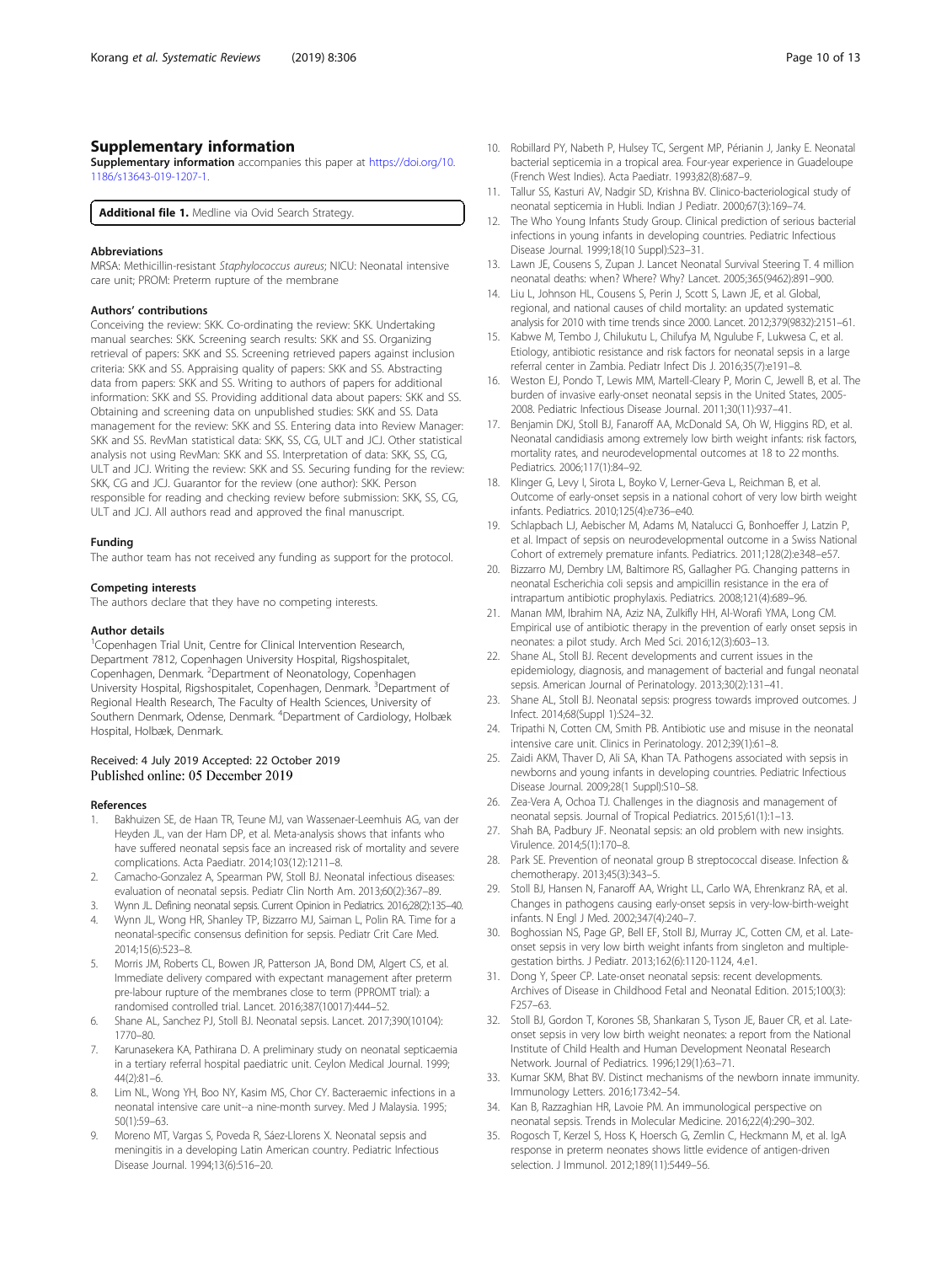- <span id="page-10-0"></span>36. Walker JC, MAJC S, EFA G, TAJ A, Leuvenink J, de Vries E. Development of lymphocyte subpopulations in preterm infants. Scandinavian Journal of Immunology. 2011;73(1):53–8.
- 37. Ygberg S, Nilsson A. The developing immune system from foetus to toddler. Acta Paediatr. 2012;101(2):120–7.
- 38. Zemlin M, Hoersch G, Zemlin C, Pohl-Schickinger A, Hummel M, Berek C, et al. The postnatal maturation of the immunoglobulin heavy chain IgG repertoire in human preterm neonates is slower than in term neonates. Journal of Immunology. 2007;178(2):1180–8.
- 39. Stoll BJ, Hansen NI, Sánchez PJ, Faix RG, Poindexter BB, Van Meurs KP, et al. Early onset neonatal sepsis: the burden of group B Streptococcal and E. coli disease continues. Pediatrics. 2011;127(5):817–26.
- 40. Naher BS, Mannan MA, Noor K, Shahiddullah M. Role of serum procalcitonin and C-reactive protein in the diagnosis of neonatal sepsis. Bangladesh Medical Research Council bulletin. 2011;37(2):40–6.
- 41. Leal YA, Álvarez-Nemegyei J, Velázquez JR, Rosado-Quiab U, Diego-Rodríguez N, Paz-Baeza E, et al. Risk factors and prognosis for neonatal sepsis in southeastern Mexico: analysis of a four-year historic cohort followup. BMC Pregnancy Childbirth. 2012;12:48.
- 42. Stoll BJ, Hansen N, Fanaroff AA, Wright LL, Carlo WA, Ehrenkranz RA, et al. Late-onset sepsis in very low birth weight neonates: the experience of the NICHD Neonatal Research Network. Pediatrics. 2002; 110(2 Pt 1):285–91.
- 43. Tröger B, Göpel W, Faust K, Müller T, Jorch G, Felderhoff-Müser U, et al. Risk for late-onset blood-culture proven sepsis in very-low-birth weight infants born small for gestational age: a large multicenter study from the German Neonatal Network. Pediatr Infect Dis J. 2014;33(3):238–43.
- 44. Tsai MH, Hsu JF, Chu SM, Lien R, Huang HR, Chiang MC, et al. Incidence, clinical characteristics and risk factors for adverse outcome in neonates with late-onset sepsis. Pediatric Infectious Disease Journal. 2014;33(1):e7–e13.
- 45. Deutschman CS, Tracey KJ. Sepsis: current dogma and new perspectives. Immunity. 2014;40(4):463–75.
- 46. Singer M, Deutschman CS, Seymour CW, Shankar-Hari M, Annane D, Bauer M, et al. The third international consensus definitions for sepsis and septic shock (sepsis-3). JAMA. 2016;315(8):801–10.
- 47. Seale AC, Obiero CW, Berkley JA. Rational development of guidelines for management of neonatal sepsis in developing countries. Curr Opin Infect Dis. 2015;28(3):225–30.
- 48. World Health Organization. Pocket book of hospital care for children: Second edition. Guidelines for the management of common childhood illnesses. http://appswhoint/iris/bitstream/10665/81170/1/9789241548373\_ engpdf?ua=12017.
- 49. National Institute for H, Clinical Excellence. Neonatal infection (early onset): antibiotics for prevention and treatment. https://wwwniceorguk/guidance/ cg1492012.
- 50. Rubin LG, Sánchez PJ, Siegel J, Levine G, Saiman L, Jarvis WR, et al. Evaluation and treatment of neonates with suspected late-onset sepsis: a survey of neonatologists' practices. Pediatrics. 2002;110(4):e42.
- 51. National Institute for H, Clinical Excellence. Neonatal infection (early onset): antibiotics for prevention and treatment. https://wwwniceorguk/guidance/ cg149/evidence/evidence-update-pdf-188168797. 2014.
- 52. Golan DE, Tashlian AH, Amstrong EJ, Armstrong AW. Principles of pharmacology. Philadelphia: Lippincott Williams & Wilkins. 2011;2011.
- 53. Katzung BG, Masters SB, Trevor AJ. Basic and clinical pharmacology: McGraw-Hill Medical Publishing Division; 2009; 2009.
- 54. Vergnano S, Menson E, Kennea N, Embleton N, Russell AB, Watts T, et al. Neonatal infections in England: the NeonIN surveillance network. Archives of Disease in Childhood Fetal and Neonatal Edition. 2011;96(1):F9–F14.
- 55. Cortese F, Scicchitano P, Gesualdo M, Filaninno A, De Giorgi E, Schettini F, et al. Early and late infections in newborns: where do we stand? A review. Pediatrics and Neonatology. 2016;57(4):265–73.
- 56. Muller-Pebody B, Johnson AP, Heath PT, Gilbert RE, Henderson KL, Sharland M, et al. Empirical treatment of neonatal sepsis: are the current guidelines adequate? Archives of Disease in Childhood Fetal and Neonatal Edition. 2011;96(1):F4–8.
- 57. Vergnano S, Sharland M, Kazembe P, Mwansambo C, Heath PT. Neonatal sepsis: an international perspective. Archives of Disease in Childhood Fetal and Neonatal Edition. 2005;90(3):F220–F4.
- 58. Cantey J, Wozniak PS, Sánchez PJ. Prospective surveillance of antibiotic use in the neonatal intensive care unit: results from the SCOUT study. Pediatric Infectious Disease Journal. 2015;34(3):267–72.
- 59. Clark RH, Bloom BT, Spitzer AR, Gerstmann DR. Empiric use of ampicillin and cefotaxime, compared with ampicillin and gentamicin, for neonates at risk for sepsis is associated with an increased risk of neonatal death. Pediatrics. 2006;117(1):67–74.
- 60. Tzialla C, Borghesi A, Serra G, Stronati M, Corsello G. Antimicrobial therapy in neonatal intensive care unit. Ital J Pediatr. 2015;41:27.
- 61. Bizzarro MJ, Shabanova V, Baltimore RS, Dembry LM, Ehrenkranz RA, Gallagher PG. Neonatal sepsis 2004-2013: the rise and fall of coagulasenegative staphylococci. J Pediatr. 2015;166(5):1193–9.
- 62. Marchant EA, Boyce GK, Sadarangani M, Lavoie PM. Neonatal sepsis due to coagulase-negative staphylococci. Clinical & developmental immunology. 2013;2013:586076-.
- 63. Stockmann C, Spigarelli MG, Campbell SC, Constance JE, Courter JD, Thorell EA, et al. Considerations in the pharmacologic treatment and prevention of neonatal sepsis. Paediatric drugs. 2014;16(1):67–81.
- 64. Dellinger RP, Levy MM, Rhodes A, Annane D, Gerlach H, Opal SM, et al. Surviving Sepsis Campaign: international guidelines for management of severe sepsis and septic shock, 2012. Intensive Care Medicine. 2013;39(2): 165–228.
- 65. Gaieski DF, Mikkelsen ME, Band RA, Pines JM, Massone R, Furia FF, et al. Impact of time to antibiotics on survival in patients with severe sepsis or septic shock in whom early goal-directed therapy was initiated in the emergency department. Crit Care Med. 2010;38(4):1045–53.
- 66. Cohen ML. Epidemiology of drug resistance: implications for a postantimicrobial era. Science (New York, NY). 1992;257(5073):1050–5.
- 67. Foster KR, Grundmann H. Do we need to put society first? The potential for tragedy in antimicrobial resistance. PLoS medicine. 2006;3(2):e29–e.
- 68. Huynh BT, Padget M, Garin B, Delarocque-Astagneau E, Guillemot D. Birdy study group. Bacterial neonatal sepsis and antibiotic resistance in lowincome countries. Lancet. 2016;387(10018):533–4.
- 69. Kunin CM, Johansen KS, Worning AM, Daschner FD. Report of a symposium on use and abuse of antibiotics worldwide. Reviews of infectious diseases. 1990;12(1):12–9.
- 70. Jr MGJ. Do intensive hospital antibiotic control programs prevent the spread of antibiotic resistance? Infection Control and Hospital Epidemiology. 1994;15(7):478–83.
- 71. Murray BE. Can antibiotic resistance be controlled? New England Journal of Medicine. 1994;330(17):1229–30.
- 72. Sáez-Llorens X, Castrejon de Wong MM, Castano E, De Suman O, De Moros D, De Atencio I. Impact of an antibiotic restriction policy on hospital expenditures and bacterial susceptibilities: a lesson from a pediatric institution in a developing country. Pediatr Infect Dis J. 2000;19(3):200–6.
- 73. Breurec S, Bouchiat C, Sire JM, Moquet O, Bercion R, Cisse MF, et al. High third-generation cephalosporin resistant Enterobacteriaceae prevalence rate among neonatal infections in Dakar, Senegal. BMC Infectious Diseases. 2016; 16(1):587.
- 74. Isaacs D. Australasian Study Group For Neonatal Infections. A ten year, multicentre study of coagulase negative staphylococcal infections in Australasian neonatal units. Archives of Disease in Childhood Fetal and Neonatal Edition. 2003;88(2):F89–93.
- 75. May M, Daley AJ, Donath S, Isaacs D. Australasian Study Group for Neonatal Infections. Early onset neonatal meningitis in Australia and New Zealand, 1992-2002. Archives of Disease in Childhood Fetal and Neonatal Edition. 2005;90(4):F324–F7.
- 76. Stoll BJ, Hansen N. Infections in VLBW infants: studies from the NICHD Neonatal Research Network. Semin Perinatol. 2003;27(4):293–301.
- 77. Stoll BJ, Hansen NI, Higgins RD, Fanaroff AA, Duara S, Goldberg R, et al. Very low birth weight preterm infants with early onset neonatal sepsis: the predominance of gram-negative infections continues in the National Institute of Child Health and Human Development Neonatal Research Network, 2002-2003. Pediatr Infect Dis J. 2005;24(7):635–9.
- 78. Khatua SP, Das AK, Chatterjee BD, Khatua S, Ghose B, Saha A. Neonatal septicemia. Indian J Pediatr. 1986;53(4):509–14.
- 79. Tessin I, Trollfors B, Thiringer K. Incidence and etiology of neonatal septicaemia and meningitis in western Sweden 1975-1986. Acta Paediatr Scand. 1990;79(11):1023–30.
- 80. Vesikari T, Janas M, Grönroos P, Tuppurainen N, Renlund M, Kero P, et al. Neonatal septicaemia. Archives of Disease in Childhood. 1985;60(6):542–6.
- 81. Zaidi AKM, Huskins WC, Thaver D, Bhutta ZA, Abbas Z, Goldmann DA. Hospital-acquired neonatal infections in developing countries. Lancet. 2005; 365(9465):1175–88.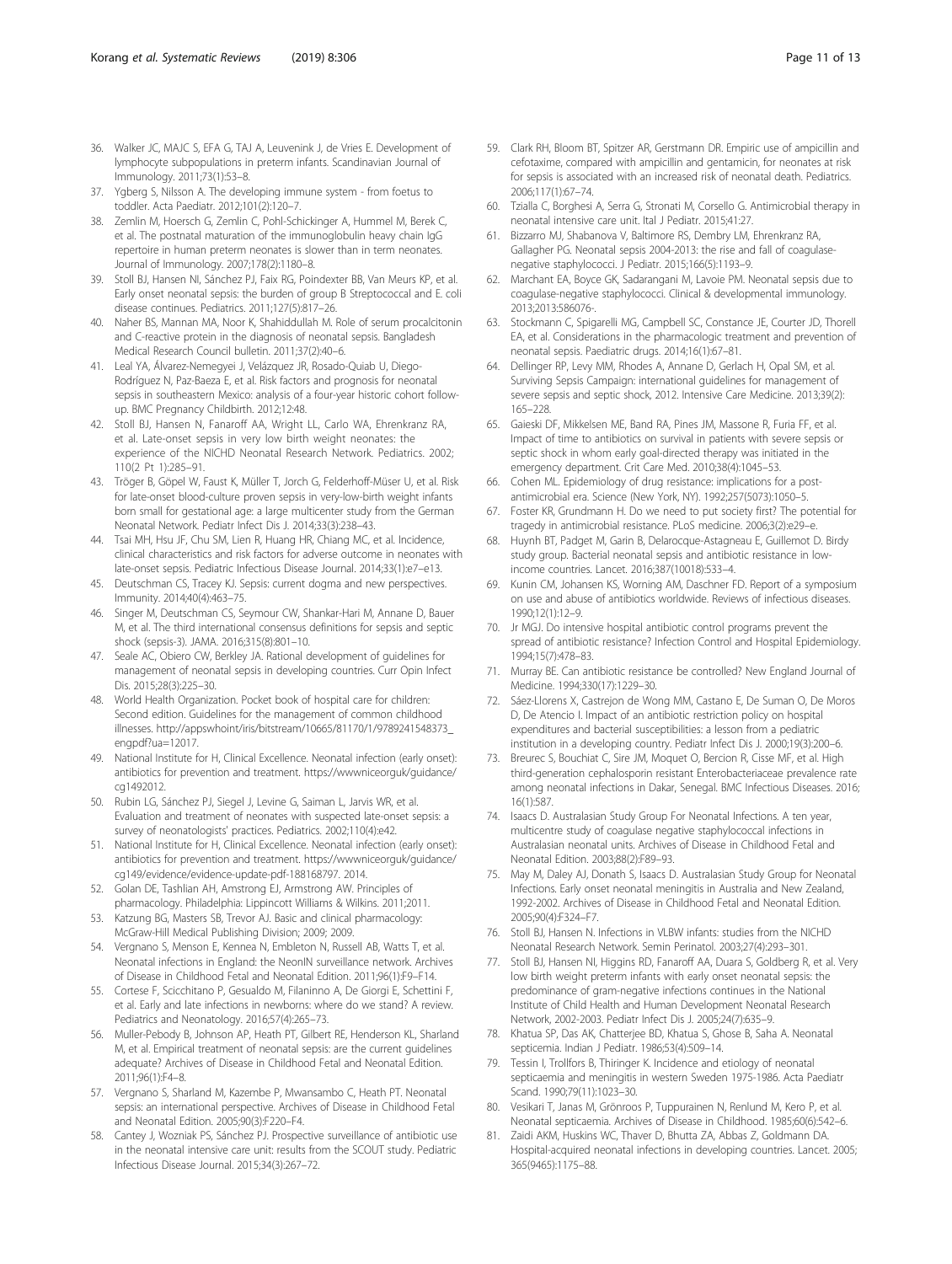- <span id="page-11-0"></span>82. Cotton MF, Wasserman E, Pieper CH, Theron DC, van Tubbergh D, Campbell G, et al. Invasive disease due to extended spectrum beta-lactamaseproducing Klebsiella pneumoniae in a neonatal unit: the possible role of cockroaches. Journal of Hospital Infection. 2000;44(1):13–7.
- 83. Gonzalez-Vertiz A, Alcantar-Curiel D, Cuauhtli M, Daza C, Gayosso C, Solache G, et al. Multiresistant extended-spectrum beta-lactamase-producing Klebsiella pneumoniae causing an outbreak of nosocomial bloodstream infection. Infection Control and Hospital Epidemiology. 2001;22(11):723–5.
- 84. Shenoy S, Hegde A, Dominic SRM, Kamath S, Arvind N. An outbreak of extended spectrum beta-lactamase producing Klebsiella pneumoniae in a neonatal intensive care unit. Indian Journal of Pathology & Microbiology. 2007;50(3):669–70.
- 85. Mrvos R, Pummer TL, Krenzelok EP. Amoxicillin renal toxicity: how often does it occur? Pediatr Emerg Care. 2013;29(5):641–3.
- 86. Gillies M, Ranakusuma A, Hoffmann T, Thorning S, McGuire T, Glasziou P, et al. Common harms from amoxicillin: a systematic review and metaanalysis of randomized placebo-controlled trials for any indication. CMAJ. 2015;187(1):E21–31.
- 87. Huth ME, Ricci AJ, Cheng AG. Mechanisms of aminoglycoside ototoxicity and targets of hair cell protection. International Journal of Otolaryngology. 2011;2011:937861-.
- 88. Jackson GG, Arcieri G. Ototoxicity of gentamicin in man: a survey and controlled analysis of clinical experience in the United States. Journal of Infectious Diseases. 1971;124(Suppl):S130–S7.
- Mattie H, Craig WA, Pechère JC. Determinants of efficacy and toxicity of aminoglycosides. Journal of Antimicrobial Chemotherapy. 1989;24(3):281–93.
- 90. McGlone A, Cranswick N. Evidence behind the WHO guidelines: Hospital care for children: what is the evidence of safety of gentamicin use in children? Journal of Tropical Pediatrics. 2008;54(5):291–3.
- 91. Mingeot-Leclercq MP, Tulkens PM. Aminoglycosides: nephrotoxicity. Antimicrobial Agents and Chemotherapy. 1999;43(5):1003–12.
- 92. Musiime GM, Seale AC, Moxon SG, Lawn JE. Risk of gentamicin toxicity in neonates treated for possible severe bacterial infection in low- and middleincome countries: Systematic Review. Trop Med Int Health. 2015;20(12): 1593–606.
- 93. Schultze RG, Winters RE, Kauffman H. Possible nephrotoxicity of gentamicin. Journal of Infectious Diseases. 1971;124(Suppl):S145–S7.
- 94. Selimoglu E. Aminoglycoside-induced ototoxicity. Curr Pharm Des. 2007; 13(1):119–26.
- 95. Wargo KA, Edwards JD. Aminoglycoside-induced nephrotoxicity. Journal of Pharmacy Practice. 2014;27(6):573–7.
- 96. Rybak MJ, Lomaestro BM, Rotschafer JC, Rc M Jr, Craig WA, Billeter M, et al. Therapeutic monitoring of vancomycin in adults summary of consensus recommendations from the American Society of Health-System Pharmacists, the Infectious Diseases Society of America, and the Society of Infectious Diseases Pharmacists. Pharmacotherapy. 2009;29(11):1275–9.
- 97. Farber BF, Moellering RC. Retrospective study of the toxicity of preparations of vancomycin from 1974 to 1981. Antimicrobial Agents and Chemotherapy. 1983;23(1):138–41.
- 98. Bisrat H, Michael N, Anthony W. Frequency of nephrotoxicity with vancomycin and aminoglycoside antibiotic therapy. Hospital Pharmacy. 1999;34(12):1417–20.
- 99. Salama S, Rotstein C, Mandell L. A multidisciplinary hospital-based antimicrobial use program: Impact on hospital pharmacy expenditures and drug use. Can J Infect Dis. 1996;7(2):104–9.
- 100. Sorrell TC, Collignon PJ. A prospective study of adverse reactions associated with vancomycin therapy. J Antimicrob Chemother. 1985;16(2):235–41.
- 101. Cotten CM, McDonald S, Stoll B, Goldberg RN, Poole K. Benjamin Dk Jr. The association of third-generation cephalosporin use and invasive candidiasis in extremely low birth-weight infants. Pediatrics. 2006;118(2):717–22.
- 102. Filioti J, Spiroglou K, Roilides E. Invasive candidiasis in pediatric intensive care patients: epidemiology, risk factors, management, and outcome. Intensive care medicine. 2007;33(7):1272–83.
- 103. Spiliopoulou A, Dimitriou G, Jelastopulu E, Giannakopoulos I, Anastassiou ED, Christofidou M. Neonatal intensive care unit candidemia: epidemiology, risk factors, outcome, and critical review of published case series. Mycopathologia. 2012;173(4):219–28.
- 104. Waksman SA. What is an antibiotic or an antibiotic substance? Mycologia. 1947;39(5):565–9.
- 105. Bérdy J. Bioactive microbial metabolites. Journal of Antibiotics. 2005; 58(1):1–26.
- 106. Allan JD, Moellering RC. Management of infections caused by gramnegative bacilli: the role of antimicrobial combinations. Review of Infectious Diseases. 1985;7(Suppl 4):S559–S71.
- 107. Milatovic D, Braveny I. Development of resistance during antibiotic therapy. European Journal of Clinical Microbiology. 1987;6(3):234–44.
- 108. Tamma PD, Cosgrove SE, Maragakis LL. Combination therapy for treatment of infections with gram-negative bacteria. Clinical Microbiology Reviews. 2012;25(3):450–70.
- 109. Ibrahim EH, Sherman G, Ward S, Fraser VJ, Kollef MH. The influence of inadequate antimicrobial treatment of bloodstream infections on patient outcomes in the ICU setting. Chest. 2000;118(1):146–55.
- 110. Leibovici L, Shraga I, Drucker M, Konigsberger H, Samra Z, Pitlik SD. The benefit of appropriate empirical antibiotic treatment in patients with bloodstream infection. Journal of Internal Medicine. 1998;244(5):379–86.
- 111. Paul M, Shani V, Muchtar E, Kariv G, Robenshtok E, Leibovici L. Systematic review and meta-analysis of the efficacy of appropriate empiric antibiotic therapy for sepsis. Antimicrobial Agents and Chemotherapy. 2010;54(11): 4851–63.
- 112. Clark RH, Bloom BT, Spitzer AR, Gerstmann DR. Reported medication use in the neonatal intensive care unit: data from a large national data set. Pediatrics. 2006;117(6):1979–87.
- 113. Bedford Russell AR, Kumar R. Early onset neonatal sepsis: diagnostic dilemmas and practical management. Archives of Disease in Childhood Fetal and Neonatal Edition. 2015;100(4):F350–4.
- 114. Luck S, Torny M, d'Agapeyeff K, Pitt A, Heath P, Breathnach A, et al. Estimated early-onset group B streptococcal neonatal disease. Lancet. 2003; 361(9373):1953–4.
- 115. Cordero L, Ayers LW. Duration of empiric antibiotics for suspected earlyonset sepsis in extremely low birth weight infants. Infection Control and Hospital Epidemiology. 2003;24(9):662–6.
- 116. Cotten CM, Taylor S, Stoll B, Goldberg RN, Hansen NI, Sánchez PJ, et al. Prolonged duration of initial empirical antibiotic treatment is associated with increased rates of necrotizing enterocolitis and death for extremely low birth weight infants. Pediatrics. 2009;123(1):58–66.
- 117. Kuppala VS, Meinzen-Derr J, Morrow AL, Schibler KR. Prolonged initial empirical antibiotic treatment is associated with adverse outcomes in premature infants. J Pediatr. 2011;159(5):720–5.
- 118. Gordon A, Jeffery HE. Antibiotic regimens for suspected late onset sepsis in newborn infants. John Wiley & Sons, Ltd: Cochrane Database of Systematic Reviews; 2005.
- 119. Mtitimila EI, Cooke RWI. Antibiotic regimens for suspected early neonatal sepsis. Cochrane Database Syst Rev. 2004;4:CD004495.
- 120. Jakobsen JC, Wetterslev J, Winkel P, Lange T, Gluud C. Thresholds for statistical and clinical significance in systematic reviews with meta-analytic methods. BMC medical research methodology. 2014;14:120.
- 121. Shamseer L, Moher D, Clarke M, Ghersi D, Liberati A, Petticrew M, et al. Preferred reporting items for systematic review and meta-analysis protocols (PRISMA-P) 2015: elaboration and explanation. Bmj. 2015;350: g7647.
- 122. Hubbard WK, editor International Conference on Harmonisation; Good Clinical Practice: Consolidated Guideline; Availability. the Federal Register; 1997 1997: Barnett International/PAREXEL.
- 123. Papile LA, Burstein J, Burstein R, Koffler H. Incidence and evolution of subependymal and intraventricular hemorrhage: a study of infants with birth weights less than 1,500 gm. - PubMed - NCBI. J Pediatrics. 1978;92(4): 529–34.
- 124. Volpe JJ. Intracranial hemorrhage: germinal matrix intraventricular hemorrhage. Neurology of the Newborn. 5 ed 2008. p. 517-588.
- 125. Bell MJ, Ternberg JL, Feigin RD, Keating JP, Marshall R, Barton L, et al. Neonatal necrotizing enterocolitis. Therapeutic decisions based upon clinical staging. Annals of Surgery. 1978;187(1):1–7.
- 126. Volpe JJ. Intracranial hemorrhage: germinal matrix intraventricular hemorrhage; 2008. p. 517–88.
- 127. Moher D, Liberati A, Tetzlaff J, Altman DG. Preferred reporting items for systematic reviews and meta-analyses: the PRISMA statement. Journal of Clinical Epidemiology. 2009;62(10):1006-12-–12.
- 128. Higgins JPT, Green S. Cochrane handbook for systematic reviews of interventions version 5.2.0 (updated June 2017). The Cochrane Collaboration, 2017. Available from trainingcochraneorg/handbook.
- 129. Gluud LL. Bias in clinical intervention research. American journal of epidemiology. 2006;163(6):493–501.